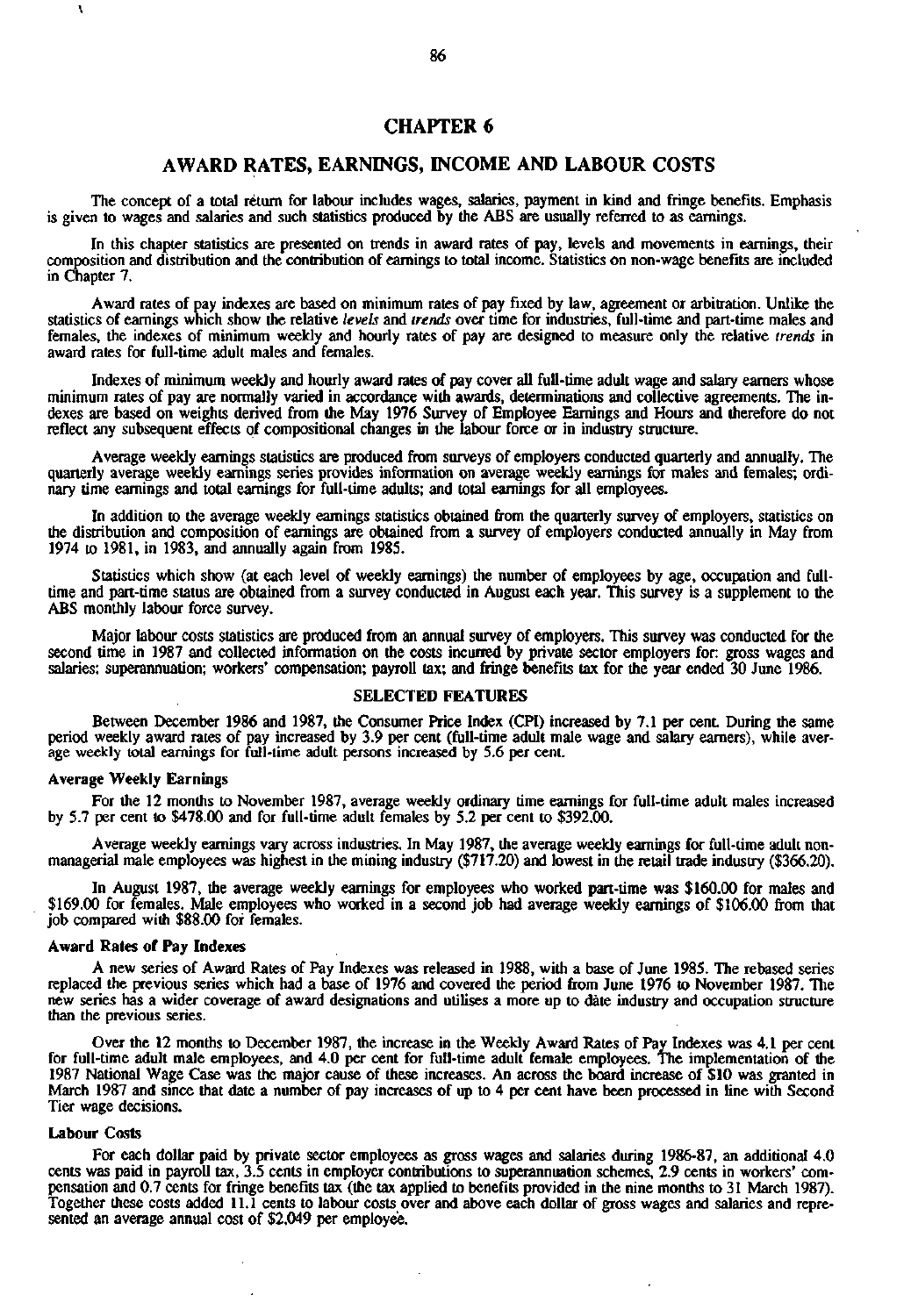

#### CHART 6.1. AWARD RATES OF PAY, AVERAGE WEEKLY EARNINGS AND CONSUMER PRICE INDEX: ANNUAL CHANGE

(a) Year to November (b) Year to December quarter

Source: Award Rates Of Pay Indexes, Australia (6312.0); Average Weekly Earnings, Stales and Australia (6302.0); Consumer Price Index, Australia (6401.0).

| TABLE 6.1. AWARD RATES OF PAY INDEXES FULL-TIME ADULT EMPLOYEES : AUSTRALIA |  |
|-----------------------------------------------------------------------------|--|
| (Base: June 1985 = $100.0$ )                                                |  |

|                  |       | <b>Weekly</b> series |         | Hourly series |                  |         |  |  |
|------------------|-------|----------------------|---------|---------------|------------------|---------|--|--|
| Month            | Males | <b>Females</b>       | Persons | Males         | Females          | Persons |  |  |
| 1985-            |       |                      |         |               |                  |         |  |  |
| June             | 100.0 | 100.0                | 100.0   | 100.0         | 100.0            | 100.0   |  |  |
| July             | 100.0 | 100.0                | 100.0   | 100.0         | 100.0            | 100.0   |  |  |
| <b>August</b>    | 100.0 | 100.0                | 100.0   | 100.0         | 100.0            | 100.0   |  |  |
| <b>September</b> | 100.0 | 100.0                | 100.0   | 100.0         | 100.0            | 100.0   |  |  |
| October          | 100.0 | 100.0                | 100.0   | 100.0         | 100.0            | 100.0   |  |  |
| November         | 103.8 | 103.8                | 103.8   | 103.8         | 103.8            | 103.8   |  |  |
| December         | 103.8 | 103.8                | 103.8   | 103.8         | 103.8            | 103.8   |  |  |
| 1986—            |       |                      |         |               |                  |         |  |  |
| <b>January</b>   | 103.8 | 103.8                | 103.8   | 103.8         | 103.9            | 103.8   |  |  |
| February         | 103.8 | 103.8                | 103.8   | 103.8         | 103.9            | 103.8   |  |  |
| March            | 103.8 | 103.8                | 103.8   | 103.8         | 103.9            | 103.8   |  |  |
| April            | 103.8 | 103.8                | 103.8   | 103.8         | 103.9            | 103.9   |  |  |
| May              | 103.8 | 103.8                | 103.8   | 103.9         | 103.9<br>$\cdot$ | 103.9   |  |  |
| June             | 103.8 | 104.2                | 104.0   | 103.9         | 104.3            | 104.0   |  |  |
| July             | 106.3 | 106.6                | 106.4   | 106.3         | 106.7            | 106.4   |  |  |
| August           | 106.3 | 106.6                | 106.4   | 106.3         | 106.8            | 106.4   |  |  |
| September        | 106.3 | 106.7                | 106.4   | 106.3         | 106.8            | 106.5   |  |  |
| October          | 106.3 | 106.7                | 106.4   | 106.3         | 106.8            | 106.5   |  |  |
| November         | 106.3 | 106.7                | 106.4   | 106.3         | 106.9            | 106.5   |  |  |
| December         | 106.3 | 106.8                | 106.4   | 106.3         | 106.9            | 106.5   |  |  |
| $1987 -$         |       |                      |         |               |                  |         |  |  |
| January          | 106.4 | 106.9                | 106.5   | 106.4         | 107.0            | 106.6   |  |  |
| February         | 106.4 | 106.9                | 106.5   | 106.4         | 107.0            | 106.6   |  |  |
| March            | 109.6 | 110.3                | 109.8   | 109.7         | 110.5            | 110.0   |  |  |
| April            | 109.6 | 110.3                | 109.8   | 109.7         | 110.5            | 110.0   |  |  |
| May              | 109.6 | 110.3                | 109.8   | 109.8         | 110.9            | 110.1   |  |  |
| June             | 109.6 | 110.3                | 109.8   | 109.8         | 110.9            | 110.1   |  |  |
| July             | 109.6 | 110.4                | 109.9   | 109.8         | 110.9            | 110.1   |  |  |
| August           | 109.7 | 110.4                | 109.9   | 109.9         | 111.0            | 110.2   |  |  |
| September        | 109.9 | 110.5                | 110.1   | 110.1         | 111.1            | 110.4   |  |  |
| October          | 110.2 | 110.7                | 110.3   | 110.4         | 111.3            | 110.7   |  |  |
| November         | 110.3 | 110.8                | 110.5   | 110.5         | 111.4            | 110.8   |  |  |
| December         | 110.6 | ٠<br>111.1           | 110.8   | 110.8         | 111.7            | 111.1   |  |  |

*Source: Award Rates of Pay Indexes, Australia* **(6312.0).** 

.

÷.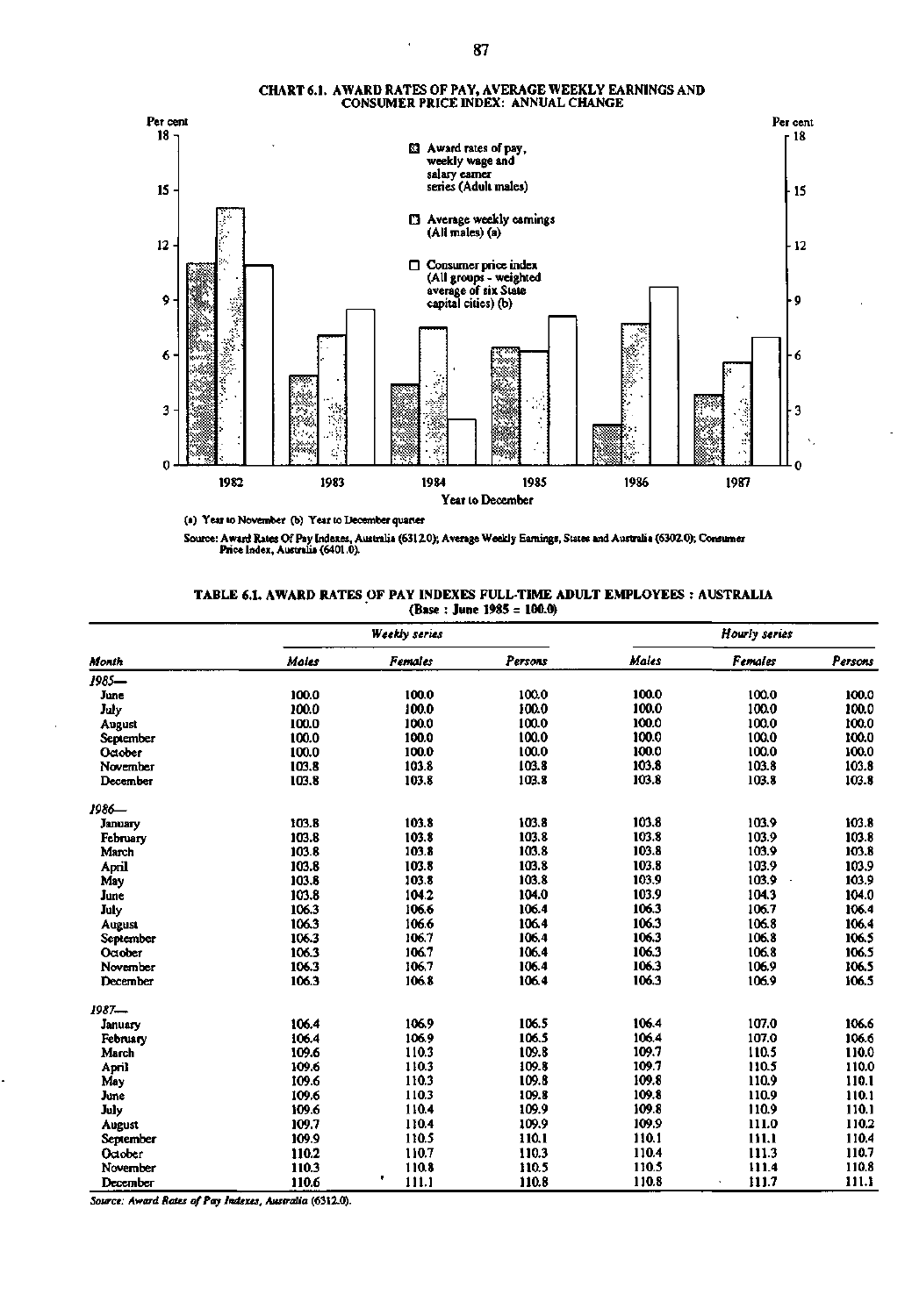

**CHART 6.2. AWARD RATES OF PAY INDEXES: FULL-TIME ADULT EMPLOYEES ANNUAL PERCENTAGE CHANGE, INDUSTRIES** 

**Source: Award Rales of Pay Indexes, Australia (6312.0).** 

 $\ddot{\phantom{0}}$ 

**TABLE 6.2. WEEKLY AWARD RATES OF PAY INDEXES FULL-TIME ADULT EMPLOYEES INDUSTRY, AUSTRALIA (Base : June 1985 = 100.0)** 

|                                         | Males  |          |       | Females              |       |       |  |
|-----------------------------------------|--------|----------|-------|----------------------|-------|-------|--|
|                                         | 1985   | 1986     | 1987  | 1985                 | 1986  | 1987  |  |
| Industry                                |        | December |       |                      |       |       |  |
| Mining                                  | 103.7  | 106.1    | 1123  | n.a.                 | n.a.  | n.a.  |  |
| Manufacturing                           | 103.8  | 106.2    | 111.6 | 103.8                | 106.3 | 111.9 |  |
| Food, beverages, tobacco                | .103.8 | 106.3    | 110.7 | 103.8                | 106.5 | 111.1 |  |
| Textiles; clothing, footwear            | 103.8  | 106.2    | 112.1 | 103.8                | 106.2 | 112.7 |  |
| Paper products, printing and publishing | 103.8  | 106.2    | 111.0 | 103.8                | 106.2 | 111.2 |  |
| Metal products, machinery and equipment | 103.8  | 106.2    | 112.0 | 103.8                | 106.2 | 112.4 |  |
| Basic metal products                    | 103.9  | 106.2    | 111.0 | n.a.<br>$\epsilon$ . | n.a.  | n.a.  |  |
| Fabricated metal products,              |        |          |       |                      |       |       |  |
| other machinery and equipment           | 103.8  | 106.3    | 112.8 | n.a.                 | n.a.  | n.a.  |  |
| Transport equipment                     | 103.8  | 106.2    | 111.7 | n.a.                 | n.a.  | n.a.  |  |
| Other manufacturing(a)                  | 103.8  | 106.2    | 112.2 | 103.8                | 106.2 | 111.5 |  |
| Electricity, gas and water              | 103.8  | 106.3    | 110.3 | n.a.                 | n.a.  | n.a.  |  |
| Construction                            | 103.8  | 106.2    | 110.9 | n.a.                 | n.a.  | n.a.  |  |
| Wholesale and retail trade              | 103.8  | 106.2    | 110.7 | 103.8                | 106.2 | 110.3 |  |
| Wholesale trade                         | 103.8  | 106.2    | 111.0 | 103.8                | 106.2 | 110.5 |  |
| Retail trade                            | 103.8  | 106.2    | 110.4 | 103.8                | 106.2 | 110.2 |  |
| Transport and storage                   | 103.8  | 106.2    | 110.4 | 103.8                | 106.2 | 110.6 |  |
| Communication                           | 103.8  | 106.2    | 111.9 | 103.9                | 106.3 | 113.1 |  |
| Finance, property and business services | 103.8  | 106.2    | 109.7 | 103.8                | 106.2 | 110.2 |  |
| Public administration and defence(b)    | 103.8  | 106.3    | 109.3 | 103.8                | 106.2 | 109.5 |  |
| Community services                      | 103.9  | 106.5    | 109.3 | 103.8                | 107.7 | 111.5 |  |
| Recreation, personal and other services | 103.9  | 106.3    | 110.5 | 103.8                | 106.2 | 110.3 |  |
| All industries(c)                       | 103.8  | 106.3    | 110.6 | 103.8                | 106.8 | 111.1 |  |

(a) Includes wood, wood products and fumiture; non-metallic products; and miscellaneous manufacturing. (b) Excludes employees in the defence forces. (c) Excludes<br>employees in the defence forces, agriculture, services to ag

*Source: Award Rales of Pay Indexes, Australia* **(6312.0).**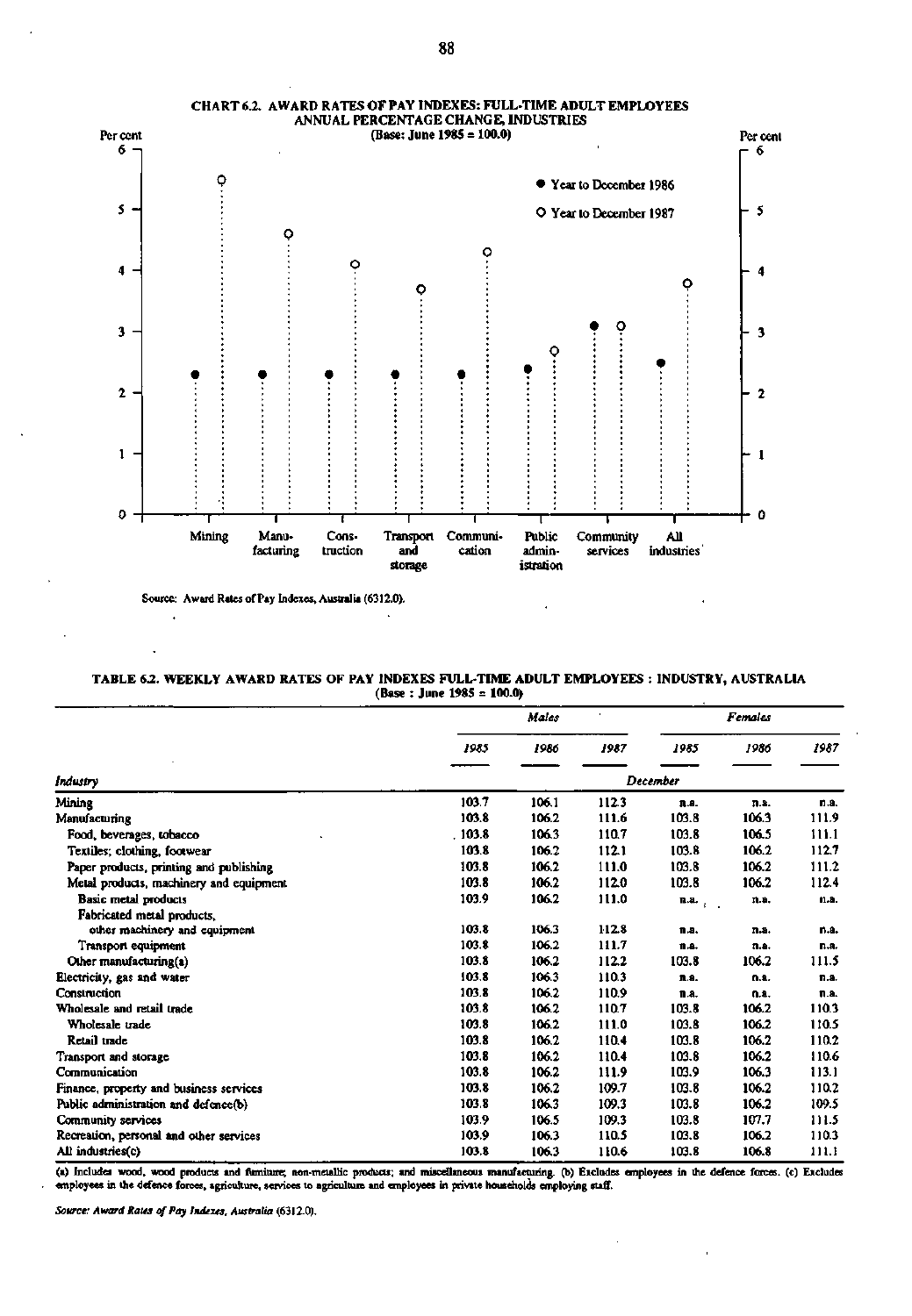#### TABLE 6.3. WEEKLY AWARD RATES OF PAY INDEXES FULL-TIME ADULT EMPLOYEES : OCCUPATION, AUSTRALIA (Base : **June 1985 = 100.0)**

| 1985<br>1986<br>1987<br>1985<br>1986<br>1987<br>December<br>Occupation(a)<br>106.3<br>103.8<br>Managers and administrators<br>103.8<br>109.3<br>106.9<br>110.6<br>103.9<br>106.3<br>109.2<br>103.8<br>106.3<br>109.3<br>Professionals<br>103.9<br>106.4<br>110.0<br>Building professionals and engineers<br>n.a.<br>n.a.<br>n.a.<br>Health, diagnostic and<br>103.8<br>106.2<br>108.3<br>treatment practitioners<br>n.a.<br>n.a.<br>n.a.<br>103.8<br>106.2<br>108.7<br>103.8<br><b>Teachers and instructors</b><br>106.3<br>109.2<br>103.8<br>106.2<br>109.4<br><b>Business professionals</b><br>n.a.<br>n.a.<br>n.a.<br>104.1<br>106.7<br>109.6<br>103.8<br>106.5<br>109.8<br>Other professionals<br>103.8<br>106.5<br>110.1<br>103.8<br>Para-professional<br>110.2<br>115.3<br>Engineering, building associates<br>and technicians<br>103.8<br>106.3<br>110.3<br>n.a.<br>n.a.<br>n.a.<br>103.8<br>Registered nurses<br>112.1<br>118.1<br>D.A.<br>n.a.<br>n.a.<br>103.8<br>106.6<br>109.1<br>Police<br>n.a.<br>n.a.<br>n.a.<br>103.8<br>106.6<br>110.4<br>103.8<br>106.7<br>110.2<br>Other para-professionals<br>103.8<br>106.2<br>111.5<br>103.8<br>106.2<br>111.6<br>Tradespersons<br>103.8<br>106.2<br>112.1<br>Metal<br>n.a.<br>n.a.<br>n.a.<br>103.8<br>106.2<br>111.6<br>Electrical and electronic<br>n.a.<br>n.a.<br>n.a.<br>103.8<br>106.2<br>111.4<br><b>Building</b><br>n.a.<br>n.a.<br>n.a.<br>103.8<br>110.9<br>106.2<br>Vehicle<br>n.a.<br>n.a.<br>n.a.<br>103.8<br>106.2<br>110.8<br>Other<br>n.a.<br>n.a.<br>n.a.<br>103.8<br>106.2<br>109.9<br>103.8<br>106.2<br>110.3<br>Clerks<br>103.8<br>106.2<br>110.2<br>Stenographers<br>n.a.<br>n.a.<br>n.a.<br>103.8<br>110.8<br>Receptionists<br>106.2<br>n.a.<br>n.a.<br>n.a.<br>103.8<br>106.2<br>Other clerks<br>110.2<br>n.a.<br>n.a.<br>n.a. | Males |  |  | <b>Females</b> |  |  |  |
|--------------------------------------------------------------------------------------------------------------------------------------------------------------------------------------------------------------------------------------------------------------------------------------------------------------------------------------------------------------------------------------------------------------------------------------------------------------------------------------------------------------------------------------------------------------------------------------------------------------------------------------------------------------------------------------------------------------------------------------------------------------------------------------------------------------------------------------------------------------------------------------------------------------------------------------------------------------------------------------------------------------------------------------------------------------------------------------------------------------------------------------------------------------------------------------------------------------------------------------------------------------------------------------------------------------------------------------------------------------------------------------------------------------------------------------------------------------------------------------------------------------------------------------------------------------------------------------------------------------------------------------------------------------------------------------------------------------------------------------------------------------------------------------------------------------|-------|--|--|----------------|--|--|--|
|                                                                                                                                                                                                                                                                                                                                                                                                                                                                                                                                                                                                                                                                                                                                                                                                                                                                                                                                                                                                                                                                                                                                                                                                                                                                                                                                                                                                                                                                                                                                                                                                                                                                                                                                                                                                              |       |  |  |                |  |  |  |
|                                                                                                                                                                                                                                                                                                                                                                                                                                                                                                                                                                                                                                                                                                                                                                                                                                                                                                                                                                                                                                                                                                                                                                                                                                                                                                                                                                                                                                                                                                                                                                                                                                                                                                                                                                                                              |       |  |  |                |  |  |  |
|                                                                                                                                                                                                                                                                                                                                                                                                                                                                                                                                                                                                                                                                                                                                                                                                                                                                                                                                                                                                                                                                                                                                                                                                                                                                                                                                                                                                                                                                                                                                                                                                                                                                                                                                                                                                              |       |  |  |                |  |  |  |
|                                                                                                                                                                                                                                                                                                                                                                                                                                                                                                                                                                                                                                                                                                                                                                                                                                                                                                                                                                                                                                                                                                                                                                                                                                                                                                                                                                                                                                                                                                                                                                                                                                                                                                                                                                                                              |       |  |  |                |  |  |  |
|                                                                                                                                                                                                                                                                                                                                                                                                                                                                                                                                                                                                                                                                                                                                                                                                                                                                                                                                                                                                                                                                                                                                                                                                                                                                                                                                                                                                                                                                                                                                                                                                                                                                                                                                                                                                              |       |  |  |                |  |  |  |
|                                                                                                                                                                                                                                                                                                                                                                                                                                                                                                                                                                                                                                                                                                                                                                                                                                                                                                                                                                                                                                                                                                                                                                                                                                                                                                                                                                                                                                                                                                                                                                                                                                                                                                                                                                                                              |       |  |  |                |  |  |  |
|                                                                                                                                                                                                                                                                                                                                                                                                                                                                                                                                                                                                                                                                                                                                                                                                                                                                                                                                                                                                                                                                                                                                                                                                                                                                                                                                                                                                                                                                                                                                                                                                                                                                                                                                                                                                              |       |  |  |                |  |  |  |
|                                                                                                                                                                                                                                                                                                                                                                                                                                                                                                                                                                                                                                                                                                                                                                                                                                                                                                                                                                                                                                                                                                                                                                                                                                                                                                                                                                                                                                                                                                                                                                                                                                                                                                                                                                                                              |       |  |  |                |  |  |  |
|                                                                                                                                                                                                                                                                                                                                                                                                                                                                                                                                                                                                                                                                                                                                                                                                                                                                                                                                                                                                                                                                                                                                                                                                                                                                                                                                                                                                                                                                                                                                                                                                                                                                                                                                                                                                              |       |  |  |                |  |  |  |
|                                                                                                                                                                                                                                                                                                                                                                                                                                                                                                                                                                                                                                                                                                                                                                                                                                                                                                                                                                                                                                                                                                                                                                                                                                                                                                                                                                                                                                                                                                                                                                                                                                                                                                                                                                                                              |       |  |  |                |  |  |  |
|                                                                                                                                                                                                                                                                                                                                                                                                                                                                                                                                                                                                                                                                                                                                                                                                                                                                                                                                                                                                                                                                                                                                                                                                                                                                                                                                                                                                                                                                                                                                                                                                                                                                                                                                                                                                              |       |  |  |                |  |  |  |
|                                                                                                                                                                                                                                                                                                                                                                                                                                                                                                                                                                                                                                                                                                                                                                                                                                                                                                                                                                                                                                                                                                                                                                                                                                                                                                                                                                                                                                                                                                                                                                                                                                                                                                                                                                                                              |       |  |  |                |  |  |  |
|                                                                                                                                                                                                                                                                                                                                                                                                                                                                                                                                                                                                                                                                                                                                                                                                                                                                                                                                                                                                                                                                                                                                                                                                                                                                                                                                                                                                                                                                                                                                                                                                                                                                                                                                                                                                              |       |  |  |                |  |  |  |
|                                                                                                                                                                                                                                                                                                                                                                                                                                                                                                                                                                                                                                                                                                                                                                                                                                                                                                                                                                                                                                                                                                                                                                                                                                                                                                                                                                                                                                                                                                                                                                                                                                                                                                                                                                                                              |       |  |  |                |  |  |  |
|                                                                                                                                                                                                                                                                                                                                                                                                                                                                                                                                                                                                                                                                                                                                                                                                                                                                                                                                                                                                                                                                                                                                                                                                                                                                                                                                                                                                                                                                                                                                                                                                                                                                                                                                                                                                              |       |  |  |                |  |  |  |
|                                                                                                                                                                                                                                                                                                                                                                                                                                                                                                                                                                                                                                                                                                                                                                                                                                                                                                                                                                                                                                                                                                                                                                                                                                                                                                                                                                                                                                                                                                                                                                                                                                                                                                                                                                                                              |       |  |  |                |  |  |  |
|                                                                                                                                                                                                                                                                                                                                                                                                                                                                                                                                                                                                                                                                                                                                                                                                                                                                                                                                                                                                                                                                                                                                                                                                                                                                                                                                                                                                                                                                                                                                                                                                                                                                                                                                                                                                              |       |  |  |                |  |  |  |
|                                                                                                                                                                                                                                                                                                                                                                                                                                                                                                                                                                                                                                                                                                                                                                                                                                                                                                                                                                                                                                                                                                                                                                                                                                                                                                                                                                                                                                                                                                                                                                                                                                                                                                                                                                                                              |       |  |  |                |  |  |  |
|                                                                                                                                                                                                                                                                                                                                                                                                                                                                                                                                                                                                                                                                                                                                                                                                                                                                                                                                                                                                                                                                                                                                                                                                                                                                                                                                                                                                                                                                                                                                                                                                                                                                                                                                                                                                              |       |  |  |                |  |  |  |
|                                                                                                                                                                                                                                                                                                                                                                                                                                                                                                                                                                                                                                                                                                                                                                                                                                                                                                                                                                                                                                                                                                                                                                                                                                                                                                                                                                                                                                                                                                                                                                                                                                                                                                                                                                                                              |       |  |  |                |  |  |  |
|                                                                                                                                                                                                                                                                                                                                                                                                                                                                                                                                                                                                                                                                                                                                                                                                                                                                                                                                                                                                                                                                                                                                                                                                                                                                                                                                                                                                                                                                                                                                                                                                                                                                                                                                                                                                              |       |  |  |                |  |  |  |
|                                                                                                                                                                                                                                                                                                                                                                                                                                                                                                                                                                                                                                                                                                                                                                                                                                                                                                                                                                                                                                                                                                                                                                                                                                                                                                                                                                                                                                                                                                                                                                                                                                                                                                                                                                                                              |       |  |  |                |  |  |  |
|                                                                                                                                                                                                                                                                                                                                                                                                                                                                                                                                                                                                                                                                                                                                                                                                                                                                                                                                                                                                                                                                                                                                                                                                                                                                                                                                                                                                                                                                                                                                                                                                                                                                                                                                                                                                              |       |  |  |                |  |  |  |
|                                                                                                                                                                                                                                                                                                                                                                                                                                                                                                                                                                                                                                                                                                                                                                                                                                                                                                                                                                                                                                                                                                                                                                                                                                                                                                                                                                                                                                                                                                                                                                                                                                                                                                                                                                                                              |       |  |  |                |  |  |  |
|                                                                                                                                                                                                                                                                                                                                                                                                                                                                                                                                                                                                                                                                                                                                                                                                                                                                                                                                                                                                                                                                                                                                                                                                                                                                                                                                                                                                                                                                                                                                                                                                                                                                                                                                                                                                              |       |  |  |                |  |  |  |
|                                                                                                                                                                                                                                                                                                                                                                                                                                                                                                                                                                                                                                                                                                                                                                                                                                                                                                                                                                                                                                                                                                                                                                                                                                                                                                                                                                                                                                                                                                                                                                                                                                                                                                                                                                                                              |       |  |  |                |  |  |  |
| 110.2<br>103.8<br>107.6<br>103.8<br>106.4<br>111.9<br>Salespersons and personal service workers                                                                                                                                                                                                                                                                                                                                                                                                                                                                                                                                                                                                                                                                                                                                                                                                                                                                                                                                                                                                                                                                                                                                                                                                                                                                                                                                                                                                                                                                                                                                                                                                                                                                                                              |       |  |  |                |  |  |  |
| 103.8<br>110.2<br>106.2<br>n.a.<br>Salespersons<br>n.a.<br>D.A.                                                                                                                                                                                                                                                                                                                                                                                                                                                                                                                                                                                                                                                                                                                                                                                                                                                                                                                                                                                                                                                                                                                                                                                                                                                                                                                                                                                                                                                                                                                                                                                                                                                                                                                                              |       |  |  |                |  |  |  |
| 103.8<br>110.4<br>115.3<br>Personal service workers<br>n.a.<br>n.a.<br>n.a.                                                                                                                                                                                                                                                                                                                                                                                                                                                                                                                                                                                                                                                                                                                                                                                                                                                                                                                                                                                                                                                                                                                                                                                                                                                                                                                                                                                                                                                                                                                                                                                                                                                                                                                                  |       |  |  |                |  |  |  |
| 103.8<br>106.2<br>110.8<br>103.8<br>106.3<br>112.4<br>Plant and machine operators, and drivers                                                                                                                                                                                                                                                                                                                                                                                                                                                                                                                                                                                                                                                                                                                                                                                                                                                                                                                                                                                                                                                                                                                                                                                                                                                                                                                                                                                                                                                                                                                                                                                                                                                                                                               |       |  |  |                |  |  |  |
| 103.9<br>106.3<br>110.4<br>Rail and road transport drivers<br>0.8.<br>n.a.<br>n.a.                                                                                                                                                                                                                                                                                                                                                                                                                                                                                                                                                                                                                                                                                                                                                                                                                                                                                                                                                                                                                                                                                                                                                                                                                                                                                                                                                                                                                                                                                                                                                                                                                                                                                                                           |       |  |  |                |  |  |  |
| 103.8<br>103.8<br>106.2<br>111.9<br>106.2<br>112.5<br>Machine operators                                                                                                                                                                                                                                                                                                                                                                                                                                                                                                                                                                                                                                                                                                                                                                                                                                                                                                                                                                                                                                                                                                                                                                                                                                                                                                                                                                                                                                                                                                                                                                                                                                                                                                                                      |       |  |  |                |  |  |  |
| 103.8<br>106.2<br>110.6<br>104.1<br>106.5<br>111.0<br>Other plant operators                                                                                                                                                                                                                                                                                                                                                                                                                                                                                                                                                                                                                                                                                                                                                                                                                                                                                                                                                                                                                                                                                                                                                                                                                                                                                                                                                                                                                                                                                                                                                                                                                                                                                                                                  |       |  |  |                |  |  |  |
| 106.2<br>103.8<br>103.8<br>111.2<br>106.4<br>111.4<br>Labourers and related workers                                                                                                                                                                                                                                                                                                                                                                                                                                                                                                                                                                                                                                                                                                                                                                                                                                                                                                                                                                                                                                                                                                                                                                                                                                                                                                                                                                                                                                                                                                                                                                                                                                                                                                                          |       |  |  |                |  |  |  |
| 103.8<br>103.8<br>106.2<br>111.8<br>106.3<br>112.4<br>Trades assistants and factory hands                                                                                                                                                                                                                                                                                                                                                                                                                                                                                                                                                                                                                                                                                                                                                                                                                                                                                                                                                                                                                                                                                                                                                                                                                                                                                                                                                                                                                                                                                                                                                                                                                                                                                                                    |       |  |  |                |  |  |  |
| 103.7<br>106.2<br>111.1<br>Construction and mining labourers<br>D.a.<br>n.a.<br>n.a.                                                                                                                                                                                                                                                                                                                                                                                                                                                                                                                                                                                                                                                                                                                                                                                                                                                                                                                                                                                                                                                                                                                                                                                                                                                                                                                                                                                                                                                                                                                                                                                                                                                                                                                         |       |  |  |                |  |  |  |
| 103.8<br>106.2<br>110.3<br>Cleaners<br>n.a.<br>n.a.<br>n.a.                                                                                                                                                                                                                                                                                                                                                                                                                                                                                                                                                                                                                                                                                                                                                                                                                                                                                                                                                                                                                                                                                                                                                                                                                                                                                                                                                                                                                                                                                                                                                                                                                                                                                                                                                  |       |  |  |                |  |  |  |
| 103.8<br>106.2<br>110.6<br>103.8<br>106.5<br>110.9<br>Other labourers                                                                                                                                                                                                                                                                                                                                                                                                                                                                                                                                                                                                                                                                                                                                                                                                                                                                                                                                                                                                                                                                                                                                                                                                                                                                                                                                                                                                                                                                                                                                                                                                                                                                                                                                        |       |  |  |                |  |  |  |
| 103.8<br>106.3<br>110.6<br>103.8<br>106.8<br>111.1<br>All occupation groups                                                                                                                                                                                                                                                                                                                                                                                                                                                                                                                                                                                                                                                                                                                                                                                                                                                                                                                                                                                                                                                                                                                                                                                                                                                                                                                                                                                                                                                                                                                                                                                                                                                                                                                                  |       |  |  |                |  |  |  |

(a) Occupation is based on the Australian Standard Classification of Occupations (ASCX)).

 $\sim$ 

 $\cdot$ 

 $\overline{a}$ 

 $\bar{\epsilon}$ 

*Source: Award Rates of Pay Indexes. Australia* **(6312.0).** 

÷,

 $\ddot{\phantom{a}}$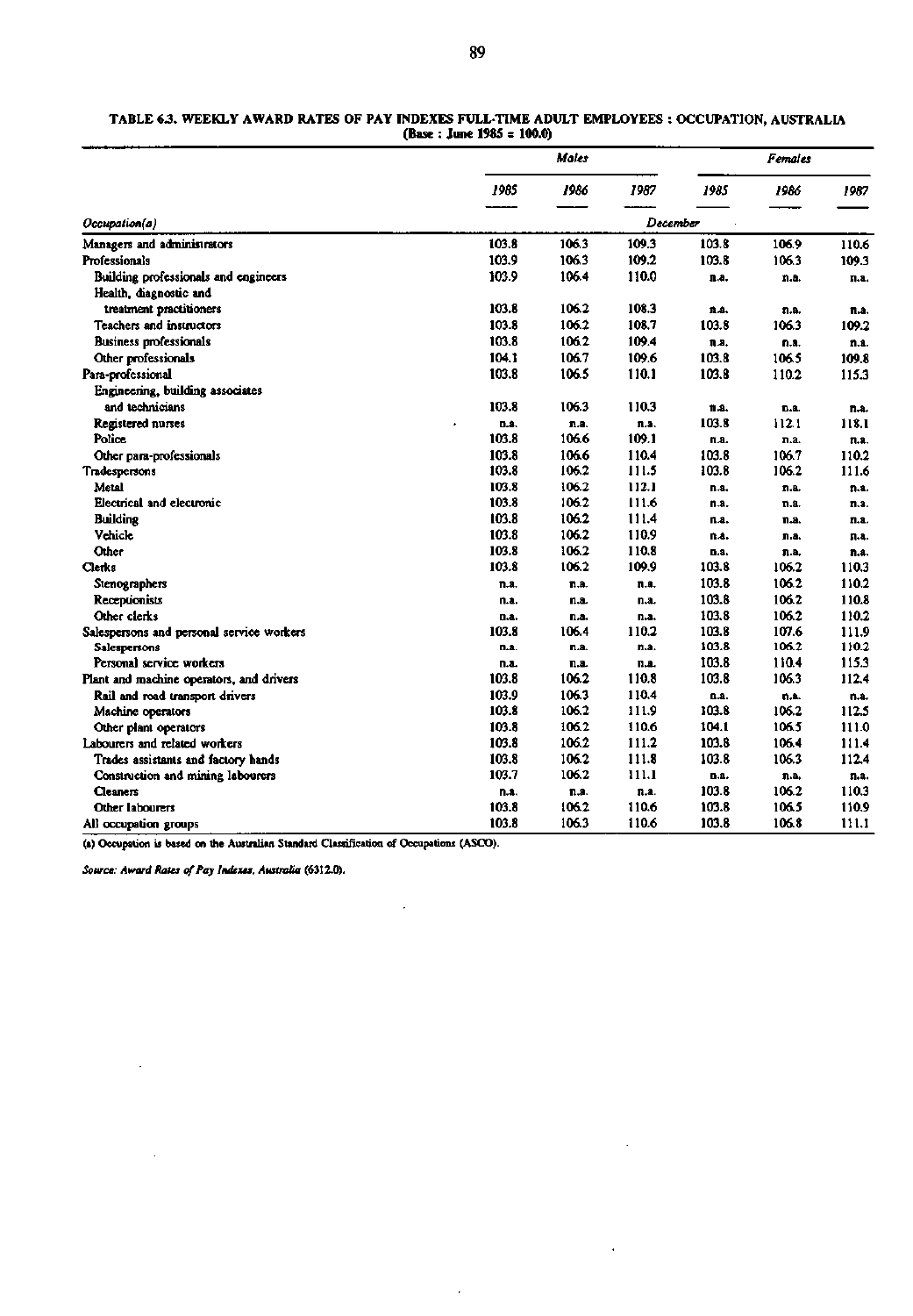|                                                        |                                        | Maies                       |                             |                                        | <b>Females</b>              |                                        | Persons                                |                             |                                          |  |
|--------------------------------------------------------|----------------------------------------|-----------------------------|-----------------------------|----------------------------------------|-----------------------------|----------------------------------------|----------------------------------------|-----------------------------|------------------------------------------|--|
|                                                        |                                        | Full-time adults            | All<br>males                |                                        | Full-time adults            | All                                    |                                        | Full-time adults            | Ail                                      |  |
| Reference period—<br>pay period ending<br>on or before | Weekly<br>ordinary<br>time<br>earnings | Weekly<br>total<br>earnings | Weekly<br>total<br>earnines | Weekly<br>ordinary<br>time<br>earnines | Weekly<br>total<br>earnings | females<br>Weekly<br>total<br>earnings | Weekly<br>ordinarv<br>lime<br>earnings | Weekly<br>total<br>carnings | employees<br>Weekly<br>total<br>earnings |  |
|                                                        |                                        |                             |                             |                                        | -dollars-                   |                                        |                                        |                             |                                          |  |
| 1986—                                                  |                                        |                             |                             |                                        |                             |                                        |                                        |                             |                                          |  |
| 21 February                                            | 427.20                                 | 460.10                      | 422.70                      | 352.80                                 | 360.60                      | 276.40                                 | 404.20                                 | 429.50                      | 364.10                                   |  |
| 16 May                                                 | 432.60                                 | 465.90                      | 425.50                      | 356.40                                 | 364.90                      | 278.20                                 | 409.20                                 | 434.90                      | 366.50                                   |  |
| 15 August                                              | 444.00                                 | 476.20                      | 437.20                      | 363.60                                 | 371.90                      | 282.90                                 | 418.90                                 | 443.70                      | 373.70                                   |  |
| 21 November                                            | 452.10                                 | 488.60                      | 446.30                      | 372.70                                 | 382.00                      | 287.60                                 | 427.20                                 | 455.20                      | 380.60                                   |  |
| 1987—                                                  |                                        |                             |                             |                                        |                             |                                        |                                        |                             |                                          |  |
| 20 February                                            | 454.80                                 | 488.60                      | 445.30                      | 375.70                                 | 384.20                      | 291.10                                 | 429.90                                 | 455.70                      | 381.80                                   |  |
| 15 May                                                 | 461.70                                 | 498.20                      | 451.70                      | 383.00                                 | 393.20                      | 299.00                                 | 436.50                                 | 464.50                      | 387.80                                   |  |
| 21 August                                              | 470.70                                 | 505.70                      | 458.10                      | 388.90                                 | 398.20                      | 302.30                                 | 444.50                                 | 471.30                      | 393.20                                   |  |
| 20 November                                            | 478.00                                 | 517.50                      | 471.10                      | 392.00                                 | 401.90                      | 306.60                                 | 450.50                                 | 480.50                      | 402.50                                   |  |
| Change-                                                |                                        |                             |                             |                                        | $-$ per cent $-$            |                                        |                                        |                             |                                          |  |
| Quarterly                                              |                                        |                             |                             |                                        |                             |                                        |                                        |                             |                                          |  |
| 1986—                                                  |                                        |                             |                             |                                        |                             |                                        |                                        |                             |                                          |  |
| February                                               | $+1.8$                                 | $+1.4$                      | $+2.1$                      | $+2.2$                                 | +1.9                        | $+3.0$                                 | $+1.8$                                 | +1.5                        | $+2.4$                                   |  |
| May                                                    | $+1.3$                                 | $+1.2$                      | $+0.7$                      | $+1.0$                                 | +1.2                        | $+0.7$                                 | $+1.2$                                 | $+1.3$                      | $+0.7$                                   |  |
| August                                                 | $+2.7$                                 | $+2.2$                      | $+2.7$                      | $+2.0$                                 | +1.9                        | $+1.7$                                 | $+2.4$                                 | $+2.0$                      | $+2.0$                                   |  |
| November                                               | $+1.8$                                 | $+2.6$                      | $+2.1$                      | $+2.5$                                 | $+2.7$                      | $+1.7$                                 | $+2.0$                                 | +2.6                        | $+1.8$                                   |  |
| $1987 -$                                               |                                        |                             |                             |                                        |                             |                                        |                                        |                             |                                          |  |
| February                                               | $+0.6$                                 | 0.0                         | $-0.2$                      | $+0.8$                                 | +0.6                        | $+1.2$                                 | +0.6                                   | $+0.1$                      | $+0.3$                                   |  |
| May                                                    | $+1.5$                                 | $+2.0$                      | $+1.4$                      | $+2.0$                                 | $+2.3$                      | $+2.7$                                 | +1.5                                   | +1.9                        | +1.6                                     |  |
| August                                                 | $+1.9$                                 | $+1.5$                      | $+1.4$                      | $+1.5$                                 | $+1.3$                      | +1.1                                   | +1.8                                   | +1.5                        | $+1.4$                                   |  |
| November                                               | $+1.6$                                 | $+2.3$                      | $+2.8$                      | $+0.8$                                 | +0.9                        | $+1.4$                                 | $+1.3$                                 | +2.0                        | $+2.4$                                   |  |
| Annual                                                 |                                        |                             |                             |                                        |                             |                                        |                                        |                             |                                          |  |
| 1986—                                                  |                                        |                             |                             |                                        |                             |                                        |                                        |                             |                                          |  |
| February                                               | $+6.9$                                 | $+7.3$                      | $+7.7$                      | $+7.4$                                 | $+7.3$                      | $+6.2$                                 | $+7.1$                                 | $+7.4$                      | $+7.1$                                   |  |
| May                                                    | $+6.9$                                 | $+7.0$                      | $+7.1$                      | +6.6                                   | +6.3                        | $+5.6$                                 | $+6.9$                                 | +6.9                        | $+6.5$                                   |  |
| August                                                 | $+8.4$                                 | $+7.8$                      | $+8.5$                      | $+7.3$                                 | $+7.3$                      | +6.7                                   | $+8.0$                                 | $+7.6$                      | $+7.4$                                   |  |
| November                                               | $+7.7$                                 | $+7.7$                      | $+7.8$                      | $+7.9$                                 | $+8.0$                      | $+7.1$                                 | $+7.6$                                 | $+7.6$                      | $+7.0$                                   |  |
| $1987 -$                                               |                                        |                             |                             |                                        |                             |                                        |                                        |                             |                                          |  |
| February                                               | $+6.5$<br>$\ddot{\phantom{a}}$         | $+6.2$                      | $+5.3$                      | $+6.5$                                 | $+6.5$                      | $+5.3$                                 | $+6.3$                                 | +6.1                        | $+4.8$                                   |  |
| May                                                    | $+6.7$                                 | $+6.9$                      | $+6.2$                      | $+7.5$                                 | $+7.7$                      | $+7.5$                                 | +6.7                                   | $+6.8$                      | $+5.8$                                   |  |
| August                                                 | $+6.0$                                 | $+6.2$                      | $+4.8$                      | $+7.0$                                 | $+7.1$                      | $+6.9$                                 | +6.1                                   | $+6.2$                      | $+5.2$                                   |  |
| November                                               | $+5.7$                                 | +5.9                        | $+5.5$                      | $+5.2$                                 | $+5.2$                      | +6.6                                   | $+5.4$                                 | +5.6                        | $+5.8$                                   |  |

**TABLE 6.4. AVERAGE WEEKLY EARNINGS OF EMPLOYEES(a), AUSTRALIA** 

**(a) Refers to all employees engaged in full-time and part-time employment** 

*Source: Average Weekly Earnings, States and Australia* **(6302.0).** 

# **TABLE** 6.5. AVERAGE WEEKLY EARNINGS COMPOSITION : *:* FULL-TIME NON-MANAGERIAL EMPLOYEES, **MAY 1987**

|                                  |                            | Adult   | Junior       |                |  |
|----------------------------------|----------------------------|---------|--------------|----------------|--|
|                                  | Males                      | Females | <b>Males</b> | <b>Females</b> |  |
|                                  | <b>WEEKLY EARNINGS(\$)</b> |         |              |                |  |
| Award or agreed base rate of pay | 405.80                     | 368.50  | 209.20       | 212.00         |  |
| Payment by measured result       | 6.50                       | 1.20    | 1.00         |                |  |
| Overaward and other pay          | 10.20                      | 5.70    | 3.30         | 2.70           |  |
| Total ordinary time              | 422.50                     | 375.50  | 213.50       | 215.20         |  |
| Overtime                         | 42.50                      | 9.70    | 11.20        | 5.20           |  |
| Total                            | 465.00                     | 385.10  | 224.60       | 220.40         |  |
|                                  | PERCENTAGE OF EARNINGS     |         |              |                |  |
| Award or agreed base rate of pay | 87.3                       | 95.7    | 93.1         | 96.2           |  |
| Payment by measured result       | 1.4                        | 0.3     | 0.4          |                |  |
| Overaward and other pay          | 2.2                        | 1.5     | 1.5          | $1.2$          |  |
| Total ordinary time              | 90.9                       | 97.5    | 95.I         | 97.6           |  |
| Overtime                         | 9.1                        | 2.5     | 5.0          | 2.4            |  |
| <b>Total</b>                     | 100.0                      | 100.0   | 100.0        | 100.0          |  |

*Source: Distribution and Composition of Employee Earnings and Hours, Australia* **(6306.0).**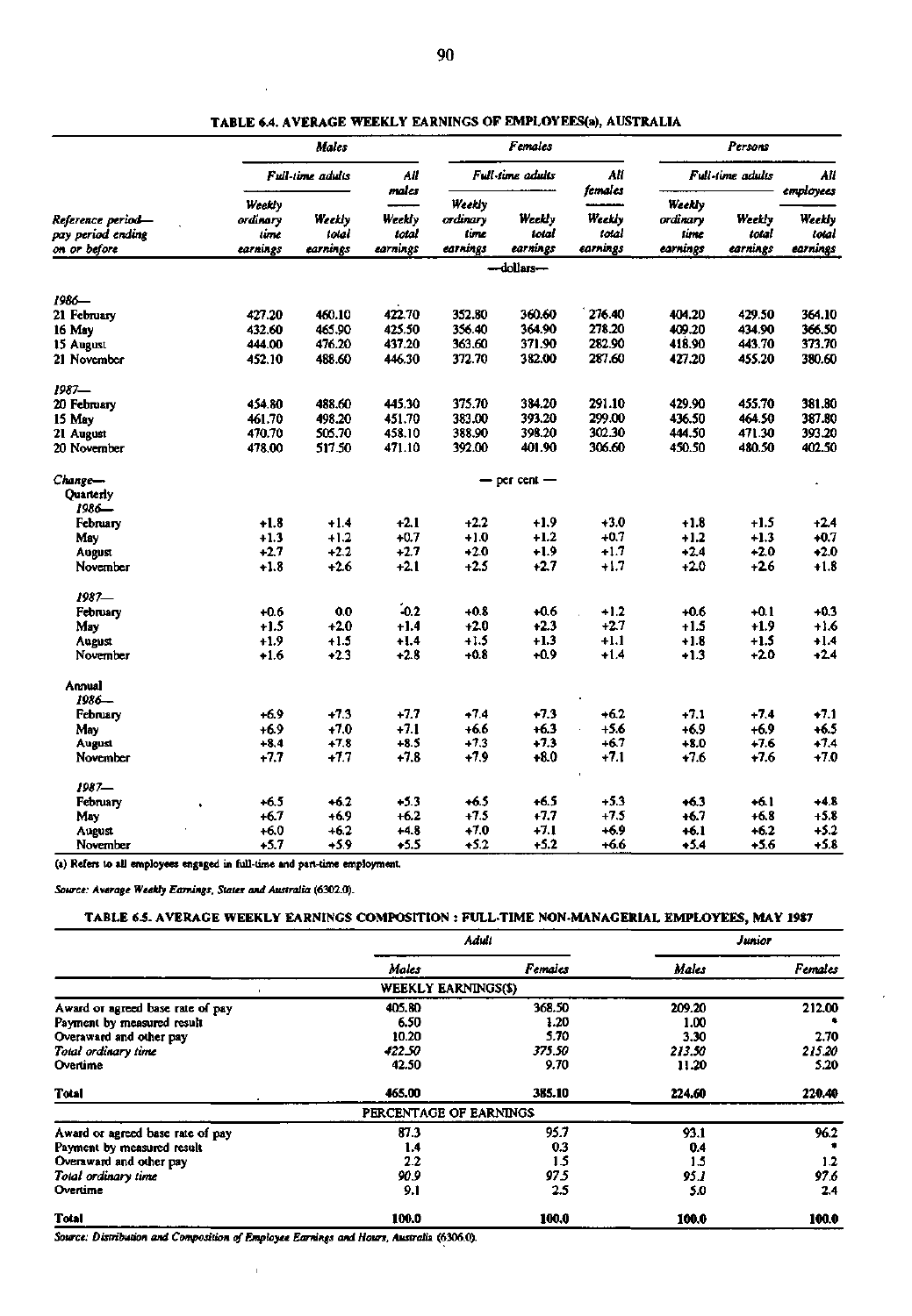

#### **CHART 6.3. AVERAGE WEEKLY TOTAL EARNINGS: QUARTERLY PERCENTAGE CHANGE ALL EMPLOYEES, SECTOR BY SEX**



**MALES** 

Source: Average Weekly Earnings, States and Australia (6302.0).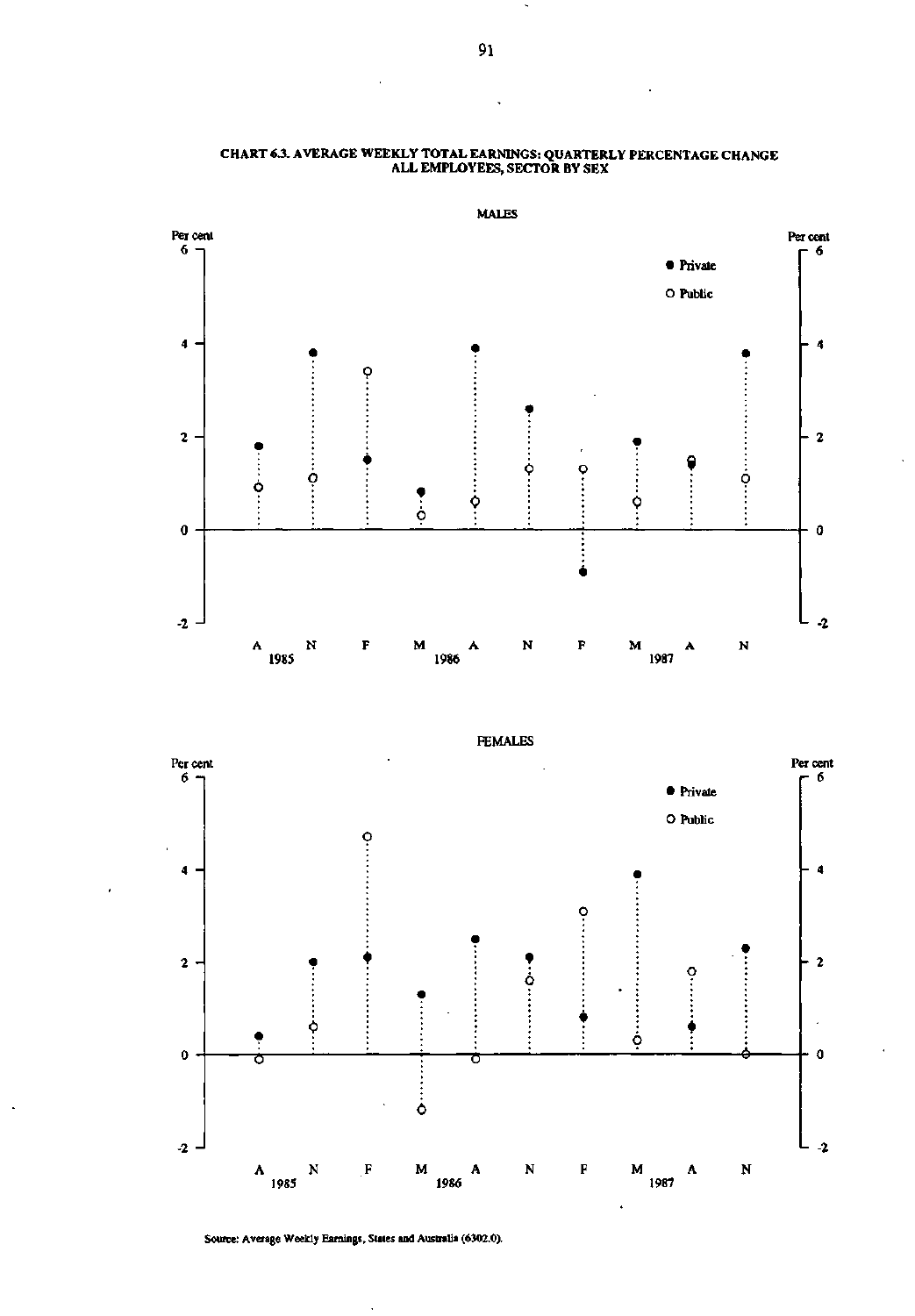

#### **CHART 6.4. AVERAGE WEEKLY ORDINARY TIME EARNINGS OF FULL-TIME ADULTS: QUARTERLY PERCENTAGE CHANGE**

**Source: Average Weekly Earnings, States and Australia (6302.0).** 

#### **TABLE 6.6. COMPOSITION OF AVERAGE WEEKLY EARNINGS AND HOURS OF FULL-TIME NON-MANAGERIAL EMPLOYEES, SECTOR, AUSTRALIA MAY 1987**

|                |                     |                         | Average weekly total earnings (\$)    |                  |          |                               |                  |          |       |
|----------------|---------------------|-------------------------|---------------------------------------|------------------|----------|-------------------------------|------------------|----------|-------|
|                |                     |                         | Average weekly ordinary time earnings |                  |          |                               |                  |          |       |
|                | Award or            | Payment<br>Ъγ<br>agreed | Over-<br>Total<br>award               |                  |          | Average weekly hours paid for |                  |          |       |
|                | base rate<br>of pay | measured<br>result      | and other<br>pay                      | ordinary<br>time | Overtime | Total                         | Ordinary<br>time | Overtime | Total |
|                |                     |                         |                                       | <b>PRIVATE</b>   |          |                               |                  |          |       |
| Adult—         |                     |                         |                                       |                  |          |                               |                  |          |       |
| Males          | 381.70              | 9.90                    | 14.70                                 | 406.30           | 51.60    | 457.90                        | 38.1             | 3.1      | 41.2  |
| <b>Females</b> | 338.30              | 2.00                    | 9.00                                  | 349.30           | 11.50    | 360.80                        | 38.0             | 0.8      | 38.9  |
|                |                     |                         |                                       | <b>PUBLIC</b>    |          |                               |                  |          |       |
| Aduli—         |                     |                         |                                       |                  |          |                               |                  |          |       |
| Males          | 444.50              | 1.20                    | 2.90                                  | 448.60           | 27.80    | 476.40                        | 37.6             | 1.5      | 39.1  |
| Females        | 415.20              |                         | 0.60                                  | 415.90           | 6.80     | 422.60                        | 37.2             | 0.4      | 37.6  |
|                |                     |                         |                                       | <b>TOTAL</b>     |          |                               |                  |          |       |
| Adult—         |                     |                         |                                       |                  |          |                               |                  |          |       |
| Males          | 405.80              | 6.50                    | 10.20                                 | 422.50           | 42.50    | 465.00                        | 37.9             | 2.5      | 40.4  |
| Females        | 368.50              | 1.20                    | 5.70                                  | 375.50           | 9.70     | 385.10                        | 37.7             | 0.7      | 38.4  |

 $\ddot{\phantom{0}}$ 

*Source: Distribution and Composition of Employee Earnings and Hours, Australia* **(6306.0).** 

 $\ddot{\phantom{0}}$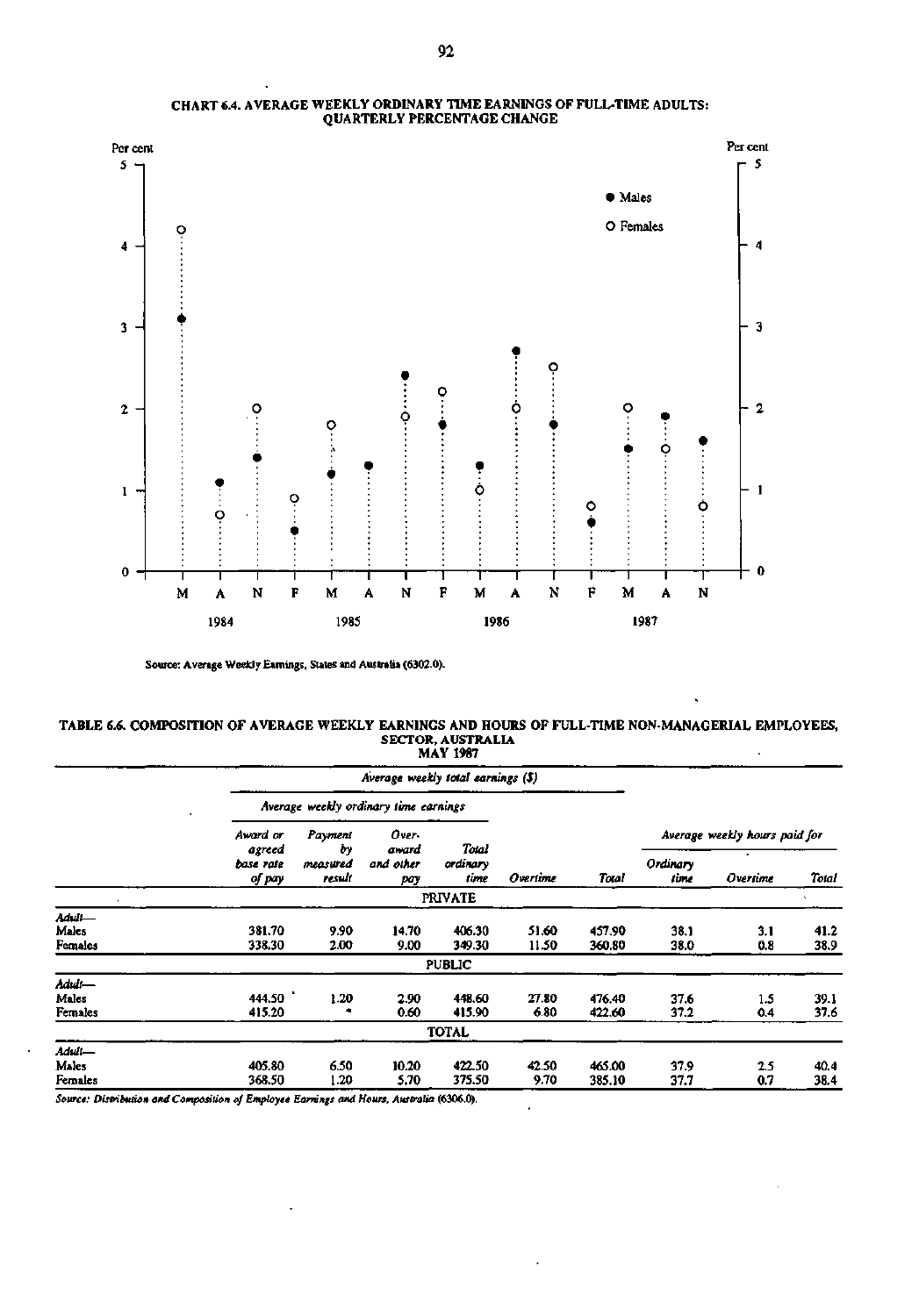

#### **CHART 6.5. WEEKLY TOTAL EARNINGS: DISTRIBUTION OF ALL EMPLOYEES AUSTRALIA, MAY 1987**

**CHART 6.6. WEEKLY TOTAL EARNINGS: DISTRIBUTION OF FULL-TIME ADULT NON-MANAGERIAL EMPLOYEES, AUSTRALIA, MAY 1987** 





À.



**Source: Distribution and Composition of Employee Earnings and Hours, Australia (6306.0).**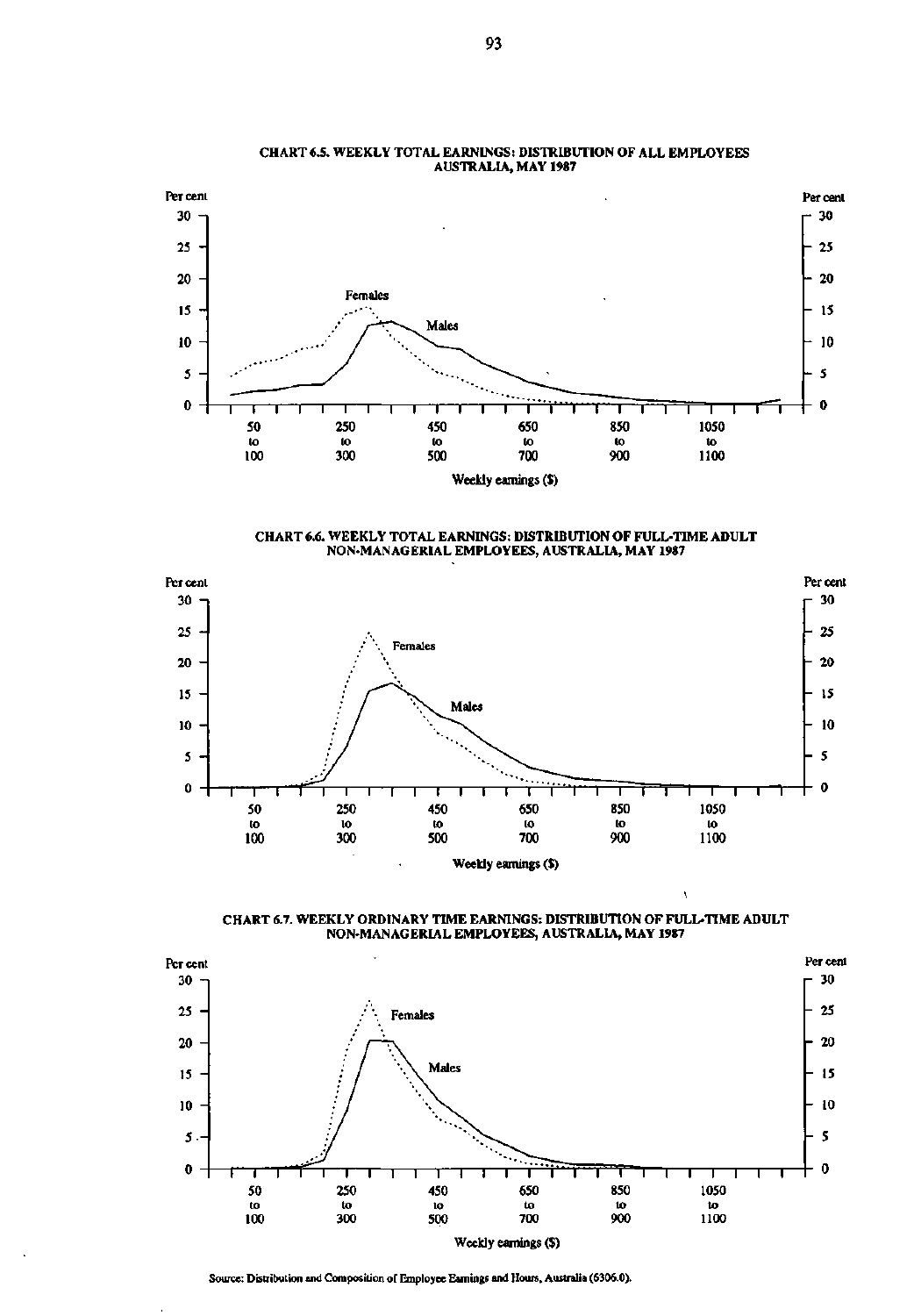#### **TABLE 6.7. AVERAGE WEEKLY EARNINGS FULL-TIME ADULT NON-MANAGERIAL** EMPLOYEES, INDUSTRIES, AUSTRALIA **1973 TO 1986(a)**

|                                                |        | W,           |        |              |        |        |        |
|------------------------------------------------|--------|--------------|--------|--------------|--------|--------|--------|
|                                                |        | <b>MALES</b> |        |              |        |        |        |
| Industry                                       | 1973   | 1974         | 1975   | 1976         | 1977   | 1978   | 1979   |
| Mining                                         | 144.10 | 186.30       | 219.00 | 253.70       | 281.90 | 298.50 | 342.50 |
| Manufacturing                                  | 112.70 | 145.00       | 157.50 | 178.80       | 198.10 | 213.10 | 238.50 |
| Food, beverages and tobacco                    | 106.60 | 142.00       | 157.60 | 177.30       | 198.60 | 212.50 | 235.10 |
| Textiles; clothing and footwear                | 107.60 | 124.40       | 145.90 | 163.20       | 187.50 | 195.60 | 220.10 |
| Paper, paper products, printing and publishing | 119.50 | 153.80       | 171.10 | 191.50       | 215.10 | 234.80 | 255.60 |
| Chemical, petroleum and coal products          | 118.70 | 157.30       | 174.80 | 196.10       | 215.50 | 237.20 | 268.80 |
| Metal products, machinery and equipment-       |        |              |        |              |        |        |        |
| Basic metal products                           | 124.00 | 164.10       | 170.60 | 196.60       | 221.60 | 235.10 | 264.00 |
| Fabricated metal products; other machinery     |        |              |        |              |        |        |        |
| and equipment                                  | 112.40 | 145.00       | 151.60 | 174.60       | 189.10 | 202.60 | 228.30 |
| Transport equipment                            | 112.30 | 140.30       | 152.30 | 175.90       | 192.40 | 206.60 | 225.60 |
|                                                |        |              |        |              |        |        |        |
| Total metal products, etc.                     | 114.10 | 147.60       | 155.90 | 179.70<br>k, | 197.30 | 211.30 | 235.40 |
| Other manufacturing                            | 110.90 | 137.80       | 153.00 | 170.50       | 188.50 | 204.40 | 237.70 |
| Electricity, gas and water                     | 118.30 | 151.70       | 176.50 | 200.70       | 216.90 | 237.10 | 259.20 |
| Construction                                   | 112.90 | 148.50       | 162.10 | 184.50       | 207.90 | 218.90 | 236.80 |
| Wholesale trade                                | 104.60 | 132.90       | 151.50 | 171.40       | 190.50 | 211.70 | 222.20 |
| Retail trade                                   | 95.90  | 126.00       | 142.10 | 159.70       | 173.40 | 187.60 | 198.80 |
| Transport and storage                          |        |              |        |              |        |        |        |
| Communication                                  | 125.10 | 162.50       | 174.30 | 198.30       | 221.50 | 232.70 | 249.40 |
| Finance, property and business services        | 117.40 | 138.50       | 162.70 | 186.20       | 205.80 | 217.30 | 237.30 |
| Public administration and defence              | 123.90 | 155.60       | 176.80 | 205.70       | 224.70 | 236.70 | 255.30 |
| Community services                             |        |              |        |              |        |        |        |
| Recreation, personal and other services        | 101.10 | 133.60       | 156.20 | 174.20       | 193.70 | 207.00 | 214.40 |
| Total all industries                           | 115.10 | 147.80       | 164.40 | 187.60       | 207.70 | 222.10 | 242.60 |
|                                                | 1980   | 1981         | 1982   | 1983         | 1984   | 1985   | 1986   |
| Mining                                         | 396.40 | 467.90       | 565.60 | 535.30       | 607.40 | 629.40 | 675.40 |
| Manufacturing                                  | 264.80 | 304.70       | 335.80 | 362.10       | 386.30 | 415.10 | 437.40 |
| Food, beverages and tobacco                    | 255.80 | 312.80       | 354.60 | 366.20       | 381.40 | 397.60 | 429.40 |
| Textiles; clothing and footwear                | 236.80 | 250.40       | 301.20 | 331.30       | 334.60 | 366.10 | 400.70 |
| Paper, paper products, printing and publishing | 308.50 | 331.00       | 367.20 | 378.00       | 430.20 | 451.80 | 482.50 |
| Chemical, petroleum and coal products          | 302.30 | 313.70       | 363.60 | 392.80       | 429.50 | 453.00 | 504.90 |
| Metal products, machinery and equipment-       |        |              |        |              |        |        |        |
| <b>Basic metal products</b>                    | 302.30 | 348.60       | 364.50 | 399.10       | 427.40 | 464.80 | 499.00 |
| Fabricated metal products; other machinery     |        |              |        |              |        |        |        |
| and equipment                                  | 247.90 | 308.00       | 326.60 | 357.10       | 375.10 | 406.90 | 427.30 |
|                                                | 250.80 | 280.60       |        |              |        |        |        |
| Transport equipment                            |        |              | 312.90 | 360.30       | 391.10 | 419.40 | 431.30 |
| Total metal products, etc.                     | 261.70 | 309.80       | 330.70 | 367.30       | 390.40 | 422.50 | 443.40 |
| Other manufacturing                            | 254.30 | 272.30       | 312.50 | 333.30       | 356.70 | 392.60 | 398.80 |
| Electricity, gas and water                     | 296.50 | 332.50       | 387.90 | 412.80       | 447.00 | 456.10 | 493.90 |
| <b>Construction</b>                            | 268.70 | 316.30       | 362.50 | 373.50       | 425.10 | 443.60 | 482.90 |
| Wholesale trade                                | 246.40 | 285.50       | 315.80 | 338.30       | 358.90 | 399.40 | 419.10 |
| Retail trade                                   | 223.30 | 249.20       | 277.20 | 280.70       | 315.90 | 336.30 | 358.80 |
| Transport and storage                          |        |              |        |              |        |        | 482.00 |
| Communication                                  | 282.50 | 333.30       | 374.30 | 394.10       | 423.30 | 443.70 | 445.00 |
| Finance, property and business services        | 267.40 | 291.50       | 365.30 | 367.90       | 386.20 | 415.10 | 448.70 |
| Public administration and defence              |        |              |        |              |        |        | 429.00 |
| Community services                             | 291.20 | 312.30       | 369.40 | 400.00       | 424.70 | 444.20 | 491.00 |
| Recreation, personal and other services        | 260.80 | 277.10       | 305.10 | 308.90       | 345.20 | 368.50 | 400.20 |
|                                                |        |              |        |              |        |        |        |
| Total all industries                           | 274.10 | 311.40       | 356.60 | 374.00       | 405.50 | 428.70 | 456.00 |

 $\frac{1}{2}$ 

 $\sim$ 

 $\bar{\mathbf{r}}$ 

For footnote see end of table.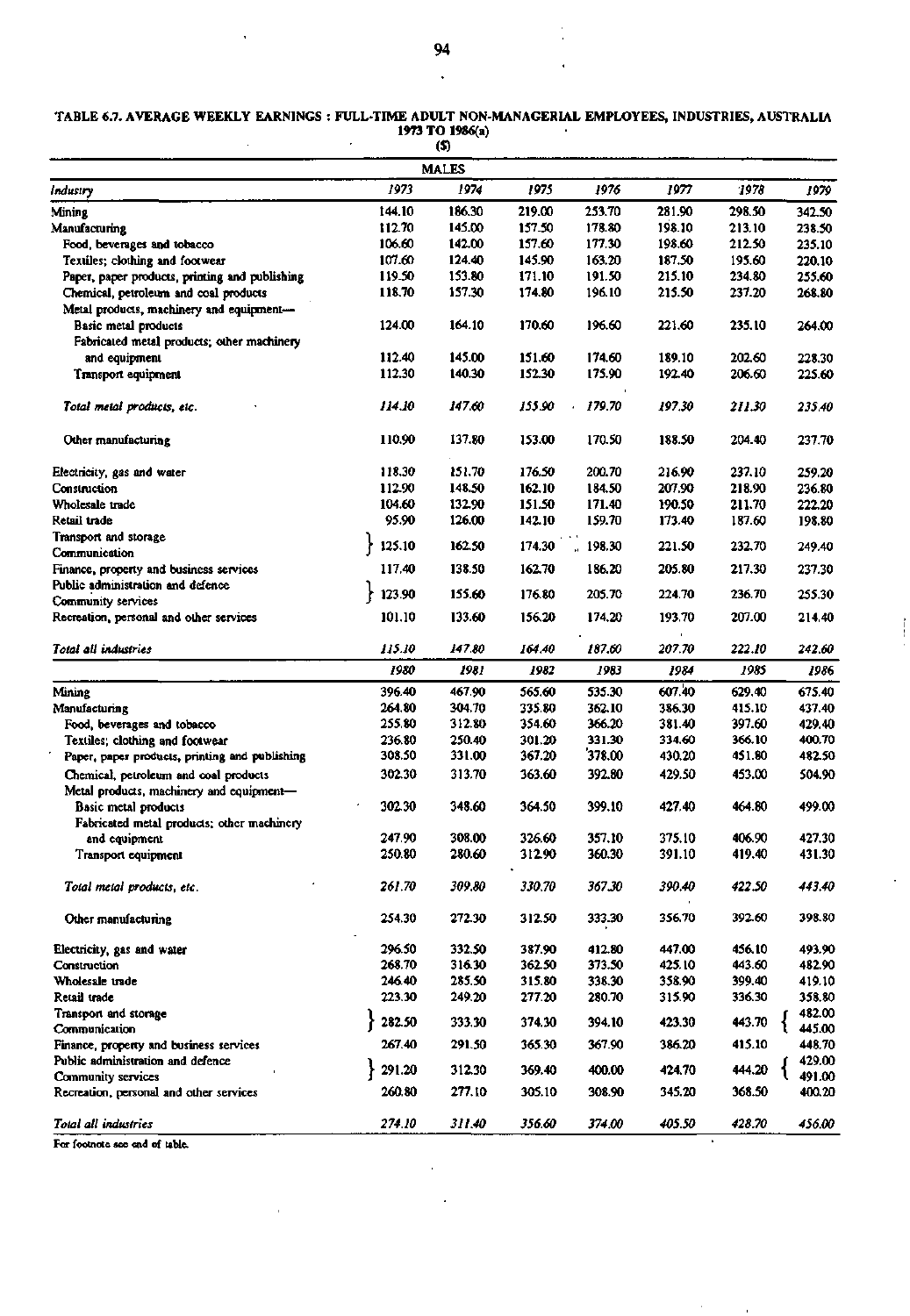| TABLE 6.7. AVERAGE WEEKLY EARNINGS : FULL-TIME ADULT NON-MANAGERIAL EMPLOYEES, INDUSTRIES, AUSTRALIA |  |
|------------------------------------------------------------------------------------------------------|--|
| 1973 TO 1986(a) —continued                                                                           |  |
| O)                                                                                                   |  |

| 1973<br>1974<br>1975<br>1976<br>1977<br>1978<br>1979<br>Industry<br>116.20<br>142.20<br>83.90<br>163.50<br>187.10<br>206.60<br>225.70<br>Mining<br>71.40<br>99.40<br>116.00<br>132.60<br>149.30<br>173.00<br>159.70<br>Manufacturing<br>100.50<br>118.70<br>71.00<br>135.90<br>153.30<br>162.70<br>184.90<br>Food, beverages and tobacco<br>66.10<br>88.40<br>109.10<br>124.40<br>142.30<br>Textiles; clothing and footwear<br>152.40<br>162.60<br>71.70<br>102.90<br>121.40<br>136.10<br>154.20<br>Paper, paper products, printing and publishing<br>162.90<br>180.60<br>75.70<br>126.50<br>108.20<br>142.80<br>161.30<br>170.50<br>Chemical, petroleum and coal products<br>182.40<br>Metal products, machinery and equipment-<br>130.70<br>Basic metal products<br>78.20<br>111.90<br>152.00<br>169.00<br>183.20<br>197.30<br>Fabricated metal products; other machinery<br>117.10<br>74.90<br>106.00<br>132.60<br>144.80<br>157.00<br>173.60<br>and equipment<br>81.10<br>106.40<br>120.50<br>140.10<br>156.20<br>171.00<br>178.20<br>Transport equipment<br>76.40<br>106.60<br>119.00<br>149.10<br>162.20<br>176.70<br>135.60<br>Total metal products, etc.<br>71.10<br>96.00<br>113.40<br>130.50<br>150.20<br>155.90<br>165.80<br>Other manufacturing<br>85.90<br>117.60<br>134.60<br>158.10<br>177.60<br>188.70<br>204.20<br>Electricity, gas and water<br>75.70<br>101.10<br>123.20<br>141.10<br>158.30<br>172.90<br>177.40<br>Construction<br>101.70<br>121.70<br>137.70<br>156.60<br>72.40<br>176.80<br>182.90<br>Wholesale trade<br>72.40<br>99.90<br>119.30<br>136.00<br>151.30<br>158.70<br>169.60<br>Retail trade<br>Transport and storage<br>100.90<br>126.60<br>134.10<br>175.20<br>187.60<br>158.00<br>219.30<br>Communication<br>79.50<br>106.20<br>172.00<br>189.60<br>128.60<br>150.20<br>165.90<br>Finance, property and business services<br>Public administration and defence<br>94.40<br>126.40<br>147.80<br>174.00<br>218.90<br>191.50<br>201.00<br>Community services<br>75.60<br>101.30<br>120.70<br>136.90<br>156.40<br>163.70<br>174.30<br>Recreation, personal and other services<br>Total all industries<br>81.00<br>110.40<br>130.30<br>151.70<br>169.60<br>179.80<br>195.50<br>1981<br>1982<br>1983<br>1984<br>1980<br>1985<br>1986<br>366.30<br>250.90<br>296.40<br>335.20<br>383.20<br>415.40<br>427.90<br>Mining<br>197.00<br>222.60<br>252.20<br>265.10<br>289.40<br>306.20<br>329.80<br>Manufacturing<br>239.40<br>271.80<br>288.70<br>298.10<br>203.20<br>320.50<br>346.40<br>Food, beverages and tobacco<br>205.10<br>238.30<br>239.60<br>253.80<br>269.70<br>298.60<br>Textiles; clothing and footwear<br>181.20<br>229.90<br>272.40<br>209.20<br>280.50<br>313.40<br>327.20<br>349.00<br>Paper, paper products, printing and publishing<br>317.20<br>217.30<br>241.60<br>261.20<br>338.50<br>353.80<br>Chemical, petroleum and coal products<br>291.90<br>Metal products, machinery and equipment-<br>289.40<br>231.00<br>242.00<br>311.30<br>334.00<br>354.50<br>387.40<br>Basic metal products<br>Fabricated metal products; other machinery<br>191.70<br>215.20<br>240.30<br>258.50<br>307.00<br>309.60<br>326.00<br>and equipment<br>232.40<br>293.10<br>325.30<br>340.80<br>207.80<br>254.80<br>268.70<br>Transport equipment<br>197.60<br>221.20<br>247.70<br>265.30<br>306.20<br>317.80<br>335.20<br>Total metal products, etc.<br>205.50<br>216.10<br>244.80<br>256.10<br>270.00<br>295.30<br>321.60<br>Other manufacturing<br>383.20<br>235.60<br>256.50<br>299.00<br>311.40<br>345.30<br>361.90<br>Electricity, gas and water<br>208.40<br>221.20<br>252.50<br>264.30<br>326.70<br>336.40<br>363.20<br>Construction<br>202.90<br>232.80<br>266.10<br>301.40<br>325.50<br>273.00<br>351.40<br>Wholesale trade<br>194.30<br>211.30<br>234.40<br>233.40<br>273.10<br>288.50<br>310.50<br>Retail trade<br>391.90<br>Transport and storage<br>237.60<br>374.50 {<br>277.60<br>321.50<br>337.10<br>355.30<br>389.40<br>Communication<br>214.00<br>245.30<br>280.70<br>282.20<br>310.90<br>338.10<br>365.30<br>Finance, property and business services<br>384.70<br>Public administration and defence<br>246.60<br>$381.30 \frac{1}{2}$<br>268.50<br>313.10<br>337.10<br>362.20<br>409.40<br>Community services<br>233.30<br>293.00<br>200.10<br>210.70<br>263.50<br>310.00<br>334.10<br>Recreation, personal and other services<br>221.40<br>246.40<br>282.10<br>299.30<br>329.20<br>348.70<br>372.50<br>Total all industries |  | <b>FEMALES</b> |  | $\bullet$ |  |
|-----------------------------------------------------------------------------------------------------------------------------------------------------------------------------------------------------------------------------------------------------------------------------------------------------------------------------------------------------------------------------------------------------------------------------------------------------------------------------------------------------------------------------------------------------------------------------------------------------------------------------------------------------------------------------------------------------------------------------------------------------------------------------------------------------------------------------------------------------------------------------------------------------------------------------------------------------------------------------------------------------------------------------------------------------------------------------------------------------------------------------------------------------------------------------------------------------------------------------------------------------------------------------------------------------------------------------------------------------------------------------------------------------------------------------------------------------------------------------------------------------------------------------------------------------------------------------------------------------------------------------------------------------------------------------------------------------------------------------------------------------------------------------------------------------------------------------------------------------------------------------------------------------------------------------------------------------------------------------------------------------------------------------------------------------------------------------------------------------------------------------------------------------------------------------------------------------------------------------------------------------------------------------------------------------------------------------------------------------------------------------------------------------------------------------------------------------------------------------------------------------------------------------------------------------------------------------------------------------------------------------------------------------------------------------------------------------------------------------------------------------------------------------------------------------------------------------------------------------------------------------------------------------------------------------------------------------------------------------------------------------------------------------------------------------------------------------------------------------------------------------------------------------------------------------------------------------------------------------------------------------------------------------------------------------------------------------------------------------------------------------------------------------------------------------------------------------------------------------------------------------------------------------------------------------------------------------------------------------------------------------------------------------------------------------------------------------------------------------------------------------------------------------------------------------------------------------------------------------------------------------------------------------------------------------------------------------------------------------------------------------------------------------------------------------------------------------------------------------------------------------------------------------------------------------------------------------------------------------------------------------------------------------------------------------------------------------------------------------------------------------------------------------------------------------------------------------------------------------|--|----------------|--|-----------|--|
|                                                                                                                                                                                                                                                                                                                                                                                                                                                                                                                                                                                                                                                                                                                                                                                                                                                                                                                                                                                                                                                                                                                                                                                                                                                                                                                                                                                                                                                                                                                                                                                                                                                                                                                                                                                                                                                                                                                                                                                                                                                                                                                                                                                                                                                                                                                                                                                                                                                                                                                                                                                                                                                                                                                                                                                                                                                                                                                                                                                                                                                                                                                                                                                                                                                                                                                                                                                                                                                                                                                                                                                                                                                                                                                                                                                                                                                                                                                                                                                                                                                                                                                                                                                                                                                                                                                                                                                                                                                                             |  |                |  |           |  |
|                                                                                                                                                                                                                                                                                                                                                                                                                                                                                                                                                                                                                                                                                                                                                                                                                                                                                                                                                                                                                                                                                                                                                                                                                                                                                                                                                                                                                                                                                                                                                                                                                                                                                                                                                                                                                                                                                                                                                                                                                                                                                                                                                                                                                                                                                                                                                                                                                                                                                                                                                                                                                                                                                                                                                                                                                                                                                                                                                                                                                                                                                                                                                                                                                                                                                                                                                                                                                                                                                                                                                                                                                                                                                                                                                                                                                                                                                                                                                                                                                                                                                                                                                                                                                                                                                                                                                                                                                                                                             |  |                |  |           |  |
|                                                                                                                                                                                                                                                                                                                                                                                                                                                                                                                                                                                                                                                                                                                                                                                                                                                                                                                                                                                                                                                                                                                                                                                                                                                                                                                                                                                                                                                                                                                                                                                                                                                                                                                                                                                                                                                                                                                                                                                                                                                                                                                                                                                                                                                                                                                                                                                                                                                                                                                                                                                                                                                                                                                                                                                                                                                                                                                                                                                                                                                                                                                                                                                                                                                                                                                                                                                                                                                                                                                                                                                                                                                                                                                                                                                                                                                                                                                                                                                                                                                                                                                                                                                                                                                                                                                                                                                                                                                                             |  |                |  |           |  |
|                                                                                                                                                                                                                                                                                                                                                                                                                                                                                                                                                                                                                                                                                                                                                                                                                                                                                                                                                                                                                                                                                                                                                                                                                                                                                                                                                                                                                                                                                                                                                                                                                                                                                                                                                                                                                                                                                                                                                                                                                                                                                                                                                                                                                                                                                                                                                                                                                                                                                                                                                                                                                                                                                                                                                                                                                                                                                                                                                                                                                                                                                                                                                                                                                                                                                                                                                                                                                                                                                                                                                                                                                                                                                                                                                                                                                                                                                                                                                                                                                                                                                                                                                                                                                                                                                                                                                                                                                                                                             |  |                |  |           |  |
|                                                                                                                                                                                                                                                                                                                                                                                                                                                                                                                                                                                                                                                                                                                                                                                                                                                                                                                                                                                                                                                                                                                                                                                                                                                                                                                                                                                                                                                                                                                                                                                                                                                                                                                                                                                                                                                                                                                                                                                                                                                                                                                                                                                                                                                                                                                                                                                                                                                                                                                                                                                                                                                                                                                                                                                                                                                                                                                                                                                                                                                                                                                                                                                                                                                                                                                                                                                                                                                                                                                                                                                                                                                                                                                                                                                                                                                                                                                                                                                                                                                                                                                                                                                                                                                                                                                                                                                                                                                                             |  |                |  |           |  |
|                                                                                                                                                                                                                                                                                                                                                                                                                                                                                                                                                                                                                                                                                                                                                                                                                                                                                                                                                                                                                                                                                                                                                                                                                                                                                                                                                                                                                                                                                                                                                                                                                                                                                                                                                                                                                                                                                                                                                                                                                                                                                                                                                                                                                                                                                                                                                                                                                                                                                                                                                                                                                                                                                                                                                                                                                                                                                                                                                                                                                                                                                                                                                                                                                                                                                                                                                                                                                                                                                                                                                                                                                                                                                                                                                                                                                                                                                                                                                                                                                                                                                                                                                                                                                                                                                                                                                                                                                                                                             |  |                |  |           |  |
|                                                                                                                                                                                                                                                                                                                                                                                                                                                                                                                                                                                                                                                                                                                                                                                                                                                                                                                                                                                                                                                                                                                                                                                                                                                                                                                                                                                                                                                                                                                                                                                                                                                                                                                                                                                                                                                                                                                                                                                                                                                                                                                                                                                                                                                                                                                                                                                                                                                                                                                                                                                                                                                                                                                                                                                                                                                                                                                                                                                                                                                                                                                                                                                                                                                                                                                                                                                                                                                                                                                                                                                                                                                                                                                                                                                                                                                                                                                                                                                                                                                                                                                                                                                                                                                                                                                                                                                                                                                                             |  |                |  |           |  |
|                                                                                                                                                                                                                                                                                                                                                                                                                                                                                                                                                                                                                                                                                                                                                                                                                                                                                                                                                                                                                                                                                                                                                                                                                                                                                                                                                                                                                                                                                                                                                                                                                                                                                                                                                                                                                                                                                                                                                                                                                                                                                                                                                                                                                                                                                                                                                                                                                                                                                                                                                                                                                                                                                                                                                                                                                                                                                                                                                                                                                                                                                                                                                                                                                                                                                                                                                                                                                                                                                                                                                                                                                                                                                                                                                                                                                                                                                                                                                                                                                                                                                                                                                                                                                                                                                                                                                                                                                                                                             |  |                |  |           |  |
|                                                                                                                                                                                                                                                                                                                                                                                                                                                                                                                                                                                                                                                                                                                                                                                                                                                                                                                                                                                                                                                                                                                                                                                                                                                                                                                                                                                                                                                                                                                                                                                                                                                                                                                                                                                                                                                                                                                                                                                                                                                                                                                                                                                                                                                                                                                                                                                                                                                                                                                                                                                                                                                                                                                                                                                                                                                                                                                                                                                                                                                                                                                                                                                                                                                                                                                                                                                                                                                                                                                                                                                                                                                                                                                                                                                                                                                                                                                                                                                                                                                                                                                                                                                                                                                                                                                                                                                                                                                                             |  |                |  |           |  |
|                                                                                                                                                                                                                                                                                                                                                                                                                                                                                                                                                                                                                                                                                                                                                                                                                                                                                                                                                                                                                                                                                                                                                                                                                                                                                                                                                                                                                                                                                                                                                                                                                                                                                                                                                                                                                                                                                                                                                                                                                                                                                                                                                                                                                                                                                                                                                                                                                                                                                                                                                                                                                                                                                                                                                                                                                                                                                                                                                                                                                                                                                                                                                                                                                                                                                                                                                                                                                                                                                                                                                                                                                                                                                                                                                                                                                                                                                                                                                                                                                                                                                                                                                                                                                                                                                                                                                                                                                                                                             |  |                |  |           |  |
|                                                                                                                                                                                                                                                                                                                                                                                                                                                                                                                                                                                                                                                                                                                                                                                                                                                                                                                                                                                                                                                                                                                                                                                                                                                                                                                                                                                                                                                                                                                                                                                                                                                                                                                                                                                                                                                                                                                                                                                                                                                                                                                                                                                                                                                                                                                                                                                                                                                                                                                                                                                                                                                                                                                                                                                                                                                                                                                                                                                                                                                                                                                                                                                                                                                                                                                                                                                                                                                                                                                                                                                                                                                                                                                                                                                                                                                                                                                                                                                                                                                                                                                                                                                                                                                                                                                                                                                                                                                                             |  |                |  |           |  |
|                                                                                                                                                                                                                                                                                                                                                                                                                                                                                                                                                                                                                                                                                                                                                                                                                                                                                                                                                                                                                                                                                                                                                                                                                                                                                                                                                                                                                                                                                                                                                                                                                                                                                                                                                                                                                                                                                                                                                                                                                                                                                                                                                                                                                                                                                                                                                                                                                                                                                                                                                                                                                                                                                                                                                                                                                                                                                                                                                                                                                                                                                                                                                                                                                                                                                                                                                                                                                                                                                                                                                                                                                                                                                                                                                                                                                                                                                                                                                                                                                                                                                                                                                                                                                                                                                                                                                                                                                                                                             |  |                |  |           |  |
|                                                                                                                                                                                                                                                                                                                                                                                                                                                                                                                                                                                                                                                                                                                                                                                                                                                                                                                                                                                                                                                                                                                                                                                                                                                                                                                                                                                                                                                                                                                                                                                                                                                                                                                                                                                                                                                                                                                                                                                                                                                                                                                                                                                                                                                                                                                                                                                                                                                                                                                                                                                                                                                                                                                                                                                                                                                                                                                                                                                                                                                                                                                                                                                                                                                                                                                                                                                                                                                                                                                                                                                                                                                                                                                                                                                                                                                                                                                                                                                                                                                                                                                                                                                                                                                                                                                                                                                                                                                                             |  |                |  |           |  |
|                                                                                                                                                                                                                                                                                                                                                                                                                                                                                                                                                                                                                                                                                                                                                                                                                                                                                                                                                                                                                                                                                                                                                                                                                                                                                                                                                                                                                                                                                                                                                                                                                                                                                                                                                                                                                                                                                                                                                                                                                                                                                                                                                                                                                                                                                                                                                                                                                                                                                                                                                                                                                                                                                                                                                                                                                                                                                                                                                                                                                                                                                                                                                                                                                                                                                                                                                                                                                                                                                                                                                                                                                                                                                                                                                                                                                                                                                                                                                                                                                                                                                                                                                                                                                                                                                                                                                                                                                                                                             |  |                |  |           |  |
|                                                                                                                                                                                                                                                                                                                                                                                                                                                                                                                                                                                                                                                                                                                                                                                                                                                                                                                                                                                                                                                                                                                                                                                                                                                                                                                                                                                                                                                                                                                                                                                                                                                                                                                                                                                                                                                                                                                                                                                                                                                                                                                                                                                                                                                                                                                                                                                                                                                                                                                                                                                                                                                                                                                                                                                                                                                                                                                                                                                                                                                                                                                                                                                                                                                                                                                                                                                                                                                                                                                                                                                                                                                                                                                                                                                                                                                                                                                                                                                                                                                                                                                                                                                                                                                                                                                                                                                                                                                                             |  |                |  |           |  |
|                                                                                                                                                                                                                                                                                                                                                                                                                                                                                                                                                                                                                                                                                                                                                                                                                                                                                                                                                                                                                                                                                                                                                                                                                                                                                                                                                                                                                                                                                                                                                                                                                                                                                                                                                                                                                                                                                                                                                                                                                                                                                                                                                                                                                                                                                                                                                                                                                                                                                                                                                                                                                                                                                                                                                                                                                                                                                                                                                                                                                                                                                                                                                                                                                                                                                                                                                                                                                                                                                                                                                                                                                                                                                                                                                                                                                                                                                                                                                                                                                                                                                                                                                                                                                                                                                                                                                                                                                                                                             |  |                |  |           |  |
|                                                                                                                                                                                                                                                                                                                                                                                                                                                                                                                                                                                                                                                                                                                                                                                                                                                                                                                                                                                                                                                                                                                                                                                                                                                                                                                                                                                                                                                                                                                                                                                                                                                                                                                                                                                                                                                                                                                                                                                                                                                                                                                                                                                                                                                                                                                                                                                                                                                                                                                                                                                                                                                                                                                                                                                                                                                                                                                                                                                                                                                                                                                                                                                                                                                                                                                                                                                                                                                                                                                                                                                                                                                                                                                                                                                                                                                                                                                                                                                                                                                                                                                                                                                                                                                                                                                                                                                                                                                                             |  |                |  |           |  |
|                                                                                                                                                                                                                                                                                                                                                                                                                                                                                                                                                                                                                                                                                                                                                                                                                                                                                                                                                                                                                                                                                                                                                                                                                                                                                                                                                                                                                                                                                                                                                                                                                                                                                                                                                                                                                                                                                                                                                                                                                                                                                                                                                                                                                                                                                                                                                                                                                                                                                                                                                                                                                                                                                                                                                                                                                                                                                                                                                                                                                                                                                                                                                                                                                                                                                                                                                                                                                                                                                                                                                                                                                                                                                                                                                                                                                                                                                                                                                                                                                                                                                                                                                                                                                                                                                                                                                                                                                                                                             |  |                |  |           |  |
|                                                                                                                                                                                                                                                                                                                                                                                                                                                                                                                                                                                                                                                                                                                                                                                                                                                                                                                                                                                                                                                                                                                                                                                                                                                                                                                                                                                                                                                                                                                                                                                                                                                                                                                                                                                                                                                                                                                                                                                                                                                                                                                                                                                                                                                                                                                                                                                                                                                                                                                                                                                                                                                                                                                                                                                                                                                                                                                                                                                                                                                                                                                                                                                                                                                                                                                                                                                                                                                                                                                                                                                                                                                                                                                                                                                                                                                                                                                                                                                                                                                                                                                                                                                                                                                                                                                                                                                                                                                                             |  |                |  |           |  |
|                                                                                                                                                                                                                                                                                                                                                                                                                                                                                                                                                                                                                                                                                                                                                                                                                                                                                                                                                                                                                                                                                                                                                                                                                                                                                                                                                                                                                                                                                                                                                                                                                                                                                                                                                                                                                                                                                                                                                                                                                                                                                                                                                                                                                                                                                                                                                                                                                                                                                                                                                                                                                                                                                                                                                                                                                                                                                                                                                                                                                                                                                                                                                                                                                                                                                                                                                                                                                                                                                                                                                                                                                                                                                                                                                                                                                                                                                                                                                                                                                                                                                                                                                                                                                                                                                                                                                                                                                                                                             |  |                |  |           |  |
|                                                                                                                                                                                                                                                                                                                                                                                                                                                                                                                                                                                                                                                                                                                                                                                                                                                                                                                                                                                                                                                                                                                                                                                                                                                                                                                                                                                                                                                                                                                                                                                                                                                                                                                                                                                                                                                                                                                                                                                                                                                                                                                                                                                                                                                                                                                                                                                                                                                                                                                                                                                                                                                                                                                                                                                                                                                                                                                                                                                                                                                                                                                                                                                                                                                                                                                                                                                                                                                                                                                                                                                                                                                                                                                                                                                                                                                                                                                                                                                                                                                                                                                                                                                                                                                                                                                                                                                                                                                                             |  |                |  |           |  |
|                                                                                                                                                                                                                                                                                                                                                                                                                                                                                                                                                                                                                                                                                                                                                                                                                                                                                                                                                                                                                                                                                                                                                                                                                                                                                                                                                                                                                                                                                                                                                                                                                                                                                                                                                                                                                                                                                                                                                                                                                                                                                                                                                                                                                                                                                                                                                                                                                                                                                                                                                                                                                                                                                                                                                                                                                                                                                                                                                                                                                                                                                                                                                                                                                                                                                                                                                                                                                                                                                                                                                                                                                                                                                                                                                                                                                                                                                                                                                                                                                                                                                                                                                                                                                                                                                                                                                                                                                                                                             |  |                |  |           |  |
|                                                                                                                                                                                                                                                                                                                                                                                                                                                                                                                                                                                                                                                                                                                                                                                                                                                                                                                                                                                                                                                                                                                                                                                                                                                                                                                                                                                                                                                                                                                                                                                                                                                                                                                                                                                                                                                                                                                                                                                                                                                                                                                                                                                                                                                                                                                                                                                                                                                                                                                                                                                                                                                                                                                                                                                                                                                                                                                                                                                                                                                                                                                                                                                                                                                                                                                                                                                                                                                                                                                                                                                                                                                                                                                                                                                                                                                                                                                                                                                                                                                                                                                                                                                                                                                                                                                                                                                                                                                                             |  |                |  |           |  |
|                                                                                                                                                                                                                                                                                                                                                                                                                                                                                                                                                                                                                                                                                                                                                                                                                                                                                                                                                                                                                                                                                                                                                                                                                                                                                                                                                                                                                                                                                                                                                                                                                                                                                                                                                                                                                                                                                                                                                                                                                                                                                                                                                                                                                                                                                                                                                                                                                                                                                                                                                                                                                                                                                                                                                                                                                                                                                                                                                                                                                                                                                                                                                                                                                                                                                                                                                                                                                                                                                                                                                                                                                                                                                                                                                                                                                                                                                                                                                                                                                                                                                                                                                                                                                                                                                                                                                                                                                                                                             |  |                |  |           |  |
|                                                                                                                                                                                                                                                                                                                                                                                                                                                                                                                                                                                                                                                                                                                                                                                                                                                                                                                                                                                                                                                                                                                                                                                                                                                                                                                                                                                                                                                                                                                                                                                                                                                                                                                                                                                                                                                                                                                                                                                                                                                                                                                                                                                                                                                                                                                                                                                                                                                                                                                                                                                                                                                                                                                                                                                                                                                                                                                                                                                                                                                                                                                                                                                                                                                                                                                                                                                                                                                                                                                                                                                                                                                                                                                                                                                                                                                                                                                                                                                                                                                                                                                                                                                                                                                                                                                                                                                                                                                                             |  |                |  |           |  |
|                                                                                                                                                                                                                                                                                                                                                                                                                                                                                                                                                                                                                                                                                                                                                                                                                                                                                                                                                                                                                                                                                                                                                                                                                                                                                                                                                                                                                                                                                                                                                                                                                                                                                                                                                                                                                                                                                                                                                                                                                                                                                                                                                                                                                                                                                                                                                                                                                                                                                                                                                                                                                                                                                                                                                                                                                                                                                                                                                                                                                                                                                                                                                                                                                                                                                                                                                                                                                                                                                                                                                                                                                                                                                                                                                                                                                                                                                                                                                                                                                                                                                                                                                                                                                                                                                                                                                                                                                                                                             |  |                |  |           |  |
|                                                                                                                                                                                                                                                                                                                                                                                                                                                                                                                                                                                                                                                                                                                                                                                                                                                                                                                                                                                                                                                                                                                                                                                                                                                                                                                                                                                                                                                                                                                                                                                                                                                                                                                                                                                                                                                                                                                                                                                                                                                                                                                                                                                                                                                                                                                                                                                                                                                                                                                                                                                                                                                                                                                                                                                                                                                                                                                                                                                                                                                                                                                                                                                                                                                                                                                                                                                                                                                                                                                                                                                                                                                                                                                                                                                                                                                                                                                                                                                                                                                                                                                                                                                                                                                                                                                                                                                                                                                                             |  |                |  |           |  |
|                                                                                                                                                                                                                                                                                                                                                                                                                                                                                                                                                                                                                                                                                                                                                                                                                                                                                                                                                                                                                                                                                                                                                                                                                                                                                                                                                                                                                                                                                                                                                                                                                                                                                                                                                                                                                                                                                                                                                                                                                                                                                                                                                                                                                                                                                                                                                                                                                                                                                                                                                                                                                                                                                                                                                                                                                                                                                                                                                                                                                                                                                                                                                                                                                                                                                                                                                                                                                                                                                                                                                                                                                                                                                                                                                                                                                                                                                                                                                                                                                                                                                                                                                                                                                                                                                                                                                                                                                                                                             |  |                |  |           |  |
|                                                                                                                                                                                                                                                                                                                                                                                                                                                                                                                                                                                                                                                                                                                                                                                                                                                                                                                                                                                                                                                                                                                                                                                                                                                                                                                                                                                                                                                                                                                                                                                                                                                                                                                                                                                                                                                                                                                                                                                                                                                                                                                                                                                                                                                                                                                                                                                                                                                                                                                                                                                                                                                                                                                                                                                                                                                                                                                                                                                                                                                                                                                                                                                                                                                                                                                                                                                                                                                                                                                                                                                                                                                                                                                                                                                                                                                                                                                                                                                                                                                                                                                                                                                                                                                                                                                                                                                                                                                                             |  |                |  |           |  |
|                                                                                                                                                                                                                                                                                                                                                                                                                                                                                                                                                                                                                                                                                                                                                                                                                                                                                                                                                                                                                                                                                                                                                                                                                                                                                                                                                                                                                                                                                                                                                                                                                                                                                                                                                                                                                                                                                                                                                                                                                                                                                                                                                                                                                                                                                                                                                                                                                                                                                                                                                                                                                                                                                                                                                                                                                                                                                                                                                                                                                                                                                                                                                                                                                                                                                                                                                                                                                                                                                                                                                                                                                                                                                                                                                                                                                                                                                                                                                                                                                                                                                                                                                                                                                                                                                                                                                                                                                                                                             |  |                |  |           |  |
|                                                                                                                                                                                                                                                                                                                                                                                                                                                                                                                                                                                                                                                                                                                                                                                                                                                                                                                                                                                                                                                                                                                                                                                                                                                                                                                                                                                                                                                                                                                                                                                                                                                                                                                                                                                                                                                                                                                                                                                                                                                                                                                                                                                                                                                                                                                                                                                                                                                                                                                                                                                                                                                                                                                                                                                                                                                                                                                                                                                                                                                                                                                                                                                                                                                                                                                                                                                                                                                                                                                                                                                                                                                                                                                                                                                                                                                                                                                                                                                                                                                                                                                                                                                                                                                                                                                                                                                                                                                                             |  |                |  |           |  |
|                                                                                                                                                                                                                                                                                                                                                                                                                                                                                                                                                                                                                                                                                                                                                                                                                                                                                                                                                                                                                                                                                                                                                                                                                                                                                                                                                                                                                                                                                                                                                                                                                                                                                                                                                                                                                                                                                                                                                                                                                                                                                                                                                                                                                                                                                                                                                                                                                                                                                                                                                                                                                                                                                                                                                                                                                                                                                                                                                                                                                                                                                                                                                                                                                                                                                                                                                                                                                                                                                                                                                                                                                                                                                                                                                                                                                                                                                                                                                                                                                                                                                                                                                                                                                                                                                                                                                                                                                                                                             |  |                |  |           |  |
|                                                                                                                                                                                                                                                                                                                                                                                                                                                                                                                                                                                                                                                                                                                                                                                                                                                                                                                                                                                                                                                                                                                                                                                                                                                                                                                                                                                                                                                                                                                                                                                                                                                                                                                                                                                                                                                                                                                                                                                                                                                                                                                                                                                                                                                                                                                                                                                                                                                                                                                                                                                                                                                                                                                                                                                                                                                                                                                                                                                                                                                                                                                                                                                                                                                                                                                                                                                                                                                                                                                                                                                                                                                                                                                                                                                                                                                                                                                                                                                                                                                                                                                                                                                                                                                                                                                                                                                                                                                                             |  |                |  |           |  |
|                                                                                                                                                                                                                                                                                                                                                                                                                                                                                                                                                                                                                                                                                                                                                                                                                                                                                                                                                                                                                                                                                                                                                                                                                                                                                                                                                                                                                                                                                                                                                                                                                                                                                                                                                                                                                                                                                                                                                                                                                                                                                                                                                                                                                                                                                                                                                                                                                                                                                                                                                                                                                                                                                                                                                                                                                                                                                                                                                                                                                                                                                                                                                                                                                                                                                                                                                                                                                                                                                                                                                                                                                                                                                                                                                                                                                                                                                                                                                                                                                                                                                                                                                                                                                                                                                                                                                                                                                                                                             |  |                |  |           |  |
|                                                                                                                                                                                                                                                                                                                                                                                                                                                                                                                                                                                                                                                                                                                                                                                                                                                                                                                                                                                                                                                                                                                                                                                                                                                                                                                                                                                                                                                                                                                                                                                                                                                                                                                                                                                                                                                                                                                                                                                                                                                                                                                                                                                                                                                                                                                                                                                                                                                                                                                                                                                                                                                                                                                                                                                                                                                                                                                                                                                                                                                                                                                                                                                                                                                                                                                                                                                                                                                                                                                                                                                                                                                                                                                                                                                                                                                                                                                                                                                                                                                                                                                                                                                                                                                                                                                                                                                                                                                                             |  |                |  |           |  |
|                                                                                                                                                                                                                                                                                                                                                                                                                                                                                                                                                                                                                                                                                                                                                                                                                                                                                                                                                                                                                                                                                                                                                                                                                                                                                                                                                                                                                                                                                                                                                                                                                                                                                                                                                                                                                                                                                                                                                                                                                                                                                                                                                                                                                                                                                                                                                                                                                                                                                                                                                                                                                                                                                                                                                                                                                                                                                                                                                                                                                                                                                                                                                                                                                                                                                                                                                                                                                                                                                                                                                                                                                                                                                                                                                                                                                                                                                                                                                                                                                                                                                                                                                                                                                                                                                                                                                                                                                                                                             |  |                |  |           |  |
|                                                                                                                                                                                                                                                                                                                                                                                                                                                                                                                                                                                                                                                                                                                                                                                                                                                                                                                                                                                                                                                                                                                                                                                                                                                                                                                                                                                                                                                                                                                                                                                                                                                                                                                                                                                                                                                                                                                                                                                                                                                                                                                                                                                                                                                                                                                                                                                                                                                                                                                                                                                                                                                                                                                                                                                                                                                                                                                                                                                                                                                                                                                                                                                                                                                                                                                                                                                                                                                                                                                                                                                                                                                                                                                                                                                                                                                                                                                                                                                                                                                                                                                                                                                                                                                                                                                                                                                                                                                                             |  |                |  |           |  |
|                                                                                                                                                                                                                                                                                                                                                                                                                                                                                                                                                                                                                                                                                                                                                                                                                                                                                                                                                                                                                                                                                                                                                                                                                                                                                                                                                                                                                                                                                                                                                                                                                                                                                                                                                                                                                                                                                                                                                                                                                                                                                                                                                                                                                                                                                                                                                                                                                                                                                                                                                                                                                                                                                                                                                                                                                                                                                                                                                                                                                                                                                                                                                                                                                                                                                                                                                                                                                                                                                                                                                                                                                                                                                                                                                                                                                                                                                                                                                                                                                                                                                                                                                                                                                                                                                                                                                                                                                                                                             |  |                |  |           |  |
|                                                                                                                                                                                                                                                                                                                                                                                                                                                                                                                                                                                                                                                                                                                                                                                                                                                                                                                                                                                                                                                                                                                                                                                                                                                                                                                                                                                                                                                                                                                                                                                                                                                                                                                                                                                                                                                                                                                                                                                                                                                                                                                                                                                                                                                                                                                                                                                                                                                                                                                                                                                                                                                                                                                                                                                                                                                                                                                                                                                                                                                                                                                                                                                                                                                                                                                                                                                                                                                                                                                                                                                                                                                                                                                                                                                                                                                                                                                                                                                                                                                                                                                                                                                                                                                                                                                                                                                                                                                                             |  |                |  |           |  |
|                                                                                                                                                                                                                                                                                                                                                                                                                                                                                                                                                                                                                                                                                                                                                                                                                                                                                                                                                                                                                                                                                                                                                                                                                                                                                                                                                                                                                                                                                                                                                                                                                                                                                                                                                                                                                                                                                                                                                                                                                                                                                                                                                                                                                                                                                                                                                                                                                                                                                                                                                                                                                                                                                                                                                                                                                                                                                                                                                                                                                                                                                                                                                                                                                                                                                                                                                                                                                                                                                                                                                                                                                                                                                                                                                                                                                                                                                                                                                                                                                                                                                                                                                                                                                                                                                                                                                                                                                                                                             |  |                |  |           |  |
|                                                                                                                                                                                                                                                                                                                                                                                                                                                                                                                                                                                                                                                                                                                                                                                                                                                                                                                                                                                                                                                                                                                                                                                                                                                                                                                                                                                                                                                                                                                                                                                                                                                                                                                                                                                                                                                                                                                                                                                                                                                                                                                                                                                                                                                                                                                                                                                                                                                                                                                                                                                                                                                                                                                                                                                                                                                                                                                                                                                                                                                                                                                                                                                                                                                                                                                                                                                                                                                                                                                                                                                                                                                                                                                                                                                                                                                                                                                                                                                                                                                                                                                                                                                                                                                                                                                                                                                                                                                                             |  |                |  |           |  |
|                                                                                                                                                                                                                                                                                                                                                                                                                                                                                                                                                                                                                                                                                                                                                                                                                                                                                                                                                                                                                                                                                                                                                                                                                                                                                                                                                                                                                                                                                                                                                                                                                                                                                                                                                                                                                                                                                                                                                                                                                                                                                                                                                                                                                                                                                                                                                                                                                                                                                                                                                                                                                                                                                                                                                                                                                                                                                                                                                                                                                                                                                                                                                                                                                                                                                                                                                                                                                                                                                                                                                                                                                                                                                                                                                                                                                                                                                                                                                                                                                                                                                                                                                                                                                                                                                                                                                                                                                                                                             |  |                |  |           |  |
|                                                                                                                                                                                                                                                                                                                                                                                                                                                                                                                                                                                                                                                                                                                                                                                                                                                                                                                                                                                                                                                                                                                                                                                                                                                                                                                                                                                                                                                                                                                                                                                                                                                                                                                                                                                                                                                                                                                                                                                                                                                                                                                                                                                                                                                                                                                                                                                                                                                                                                                                                                                                                                                                                                                                                                                                                                                                                                                                                                                                                                                                                                                                                                                                                                                                                                                                                                                                                                                                                                                                                                                                                                                                                                                                                                                                                                                                                                                                                                                                                                                                                                                                                                                                                                                                                                                                                                                                                                                                             |  |                |  |           |  |
|                                                                                                                                                                                                                                                                                                                                                                                                                                                                                                                                                                                                                                                                                                                                                                                                                                                                                                                                                                                                                                                                                                                                                                                                                                                                                                                                                                                                                                                                                                                                                                                                                                                                                                                                                                                                                                                                                                                                                                                                                                                                                                                                                                                                                                                                                                                                                                                                                                                                                                                                                                                                                                                                                                                                                                                                                                                                                                                                                                                                                                                                                                                                                                                                                                                                                                                                                                                                                                                                                                                                                                                                                                                                                                                                                                                                                                                                                                                                                                                                                                                                                                                                                                                                                                                                                                                                                                                                                                                                             |  |                |  |           |  |
|                                                                                                                                                                                                                                                                                                                                                                                                                                                                                                                                                                                                                                                                                                                                                                                                                                                                                                                                                                                                                                                                                                                                                                                                                                                                                                                                                                                                                                                                                                                                                                                                                                                                                                                                                                                                                                                                                                                                                                                                                                                                                                                                                                                                                                                                                                                                                                                                                                                                                                                                                                                                                                                                                                                                                                                                                                                                                                                                                                                                                                                                                                                                                                                                                                                                                                                                                                                                                                                                                                                                                                                                                                                                                                                                                                                                                                                                                                                                                                                                                                                                                                                                                                                                                                                                                                                                                                                                                                                                             |  |                |  |           |  |
|                                                                                                                                                                                                                                                                                                                                                                                                                                                                                                                                                                                                                                                                                                                                                                                                                                                                                                                                                                                                                                                                                                                                                                                                                                                                                                                                                                                                                                                                                                                                                                                                                                                                                                                                                                                                                                                                                                                                                                                                                                                                                                                                                                                                                                                                                                                                                                                                                                                                                                                                                                                                                                                                                                                                                                                                                                                                                                                                                                                                                                                                                                                                                                                                                                                                                                                                                                                                                                                                                                                                                                                                                                                                                                                                                                                                                                                                                                                                                                                                                                                                                                                                                                                                                                                                                                                                                                                                                                                                             |  |                |  |           |  |
|                                                                                                                                                                                                                                                                                                                                                                                                                                                                                                                                                                                                                                                                                                                                                                                                                                                                                                                                                                                                                                                                                                                                                                                                                                                                                                                                                                                                                                                                                                                                                                                                                                                                                                                                                                                                                                                                                                                                                                                                                                                                                                                                                                                                                                                                                                                                                                                                                                                                                                                                                                                                                                                                                                                                                                                                                                                                                                                                                                                                                                                                                                                                                                                                                                                                                                                                                                                                                                                                                                                                                                                                                                                                                                                                                                                                                                                                                                                                                                                                                                                                                                                                                                                                                                                                                                                                                                                                                                                                             |  |                |  |           |  |
|                                                                                                                                                                                                                                                                                                                                                                                                                                                                                                                                                                                                                                                                                                                                                                                                                                                                                                                                                                                                                                                                                                                                                                                                                                                                                                                                                                                                                                                                                                                                                                                                                                                                                                                                                                                                                                                                                                                                                                                                                                                                                                                                                                                                                                                                                                                                                                                                                                                                                                                                                                                                                                                                                                                                                                                                                                                                                                                                                                                                                                                                                                                                                                                                                                                                                                                                                                                                                                                                                                                                                                                                                                                                                                                                                                                                                                                                                                                                                                                                                                                                                                                                                                                                                                                                                                                                                                                                                                                                             |  |                |  |           |  |
|                                                                                                                                                                                                                                                                                                                                                                                                                                                                                                                                                                                                                                                                                                                                                                                                                                                                                                                                                                                                                                                                                                                                                                                                                                                                                                                                                                                                                                                                                                                                                                                                                                                                                                                                                                                                                                                                                                                                                                                                                                                                                                                                                                                                                                                                                                                                                                                                                                                                                                                                                                                                                                                                                                                                                                                                                                                                                                                                                                                                                                                                                                                                                                                                                                                                                                                                                                                                                                                                                                                                                                                                                                                                                                                                                                                                                                                                                                                                                                                                                                                                                                                                                                                                                                                                                                                                                                                                                                                                             |  |                |  |           |  |
|                                                                                                                                                                                                                                                                                                                                                                                                                                                                                                                                                                                                                                                                                                                                                                                                                                                                                                                                                                                                                                                                                                                                                                                                                                                                                                                                                                                                                                                                                                                                                                                                                                                                                                                                                                                                                                                                                                                                                                                                                                                                                                                                                                                                                                                                                                                                                                                                                                                                                                                                                                                                                                                                                                                                                                                                                                                                                                                                                                                                                                                                                                                                                                                                                                                                                                                                                                                                                                                                                                                                                                                                                                                                                                                                                                                                                                                                                                                                                                                                                                                                                                                                                                                                                                                                                                                                                                                                                                                                             |  |                |  |           |  |

÷.

**Far footnote see end of table.**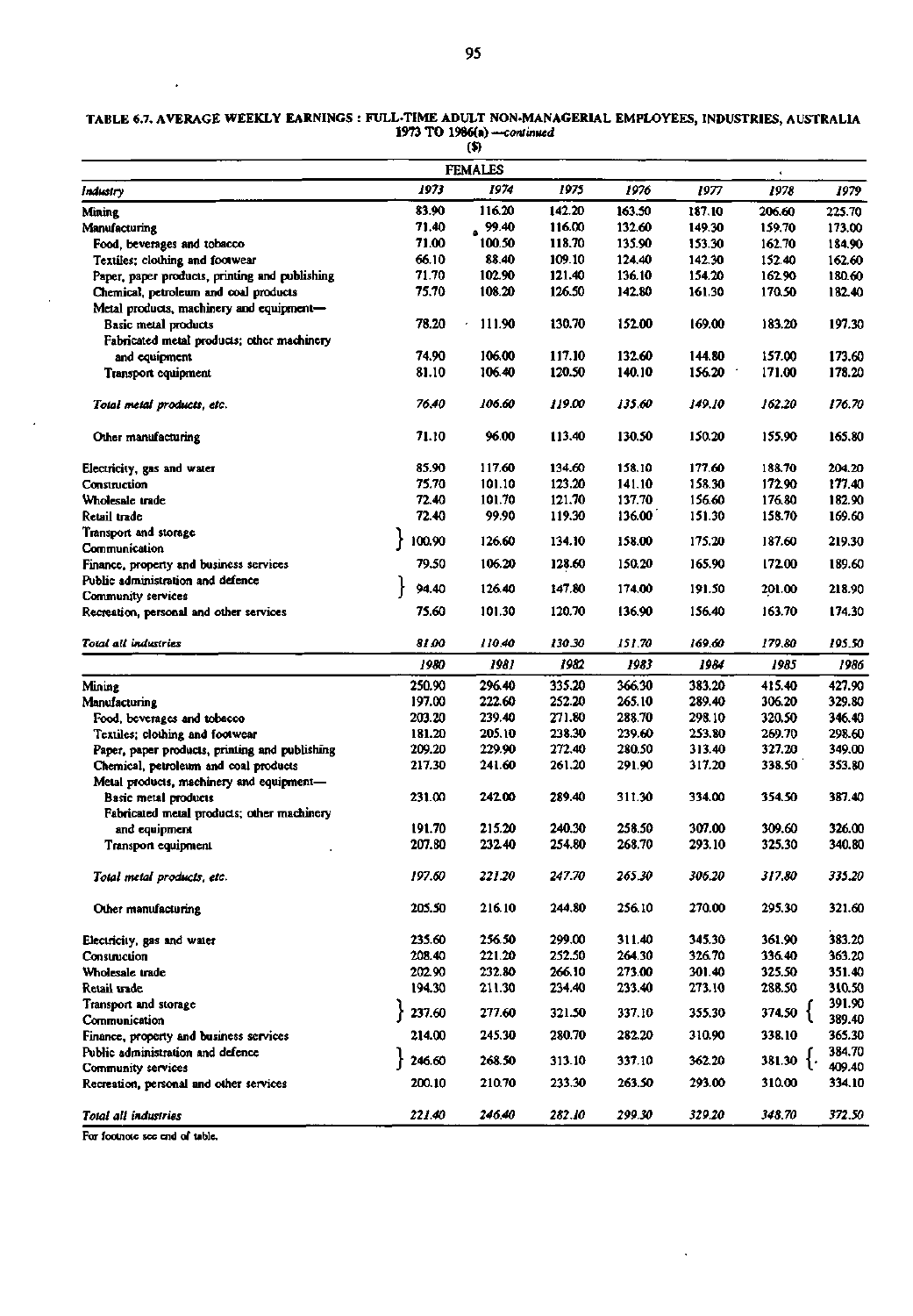|                                                |        | $\mathbf{r}$   |        |        |        |                      |        |
|------------------------------------------------|--------|----------------|--------|--------|--------|----------------------|--------|
|                                                |        | <b>PERSONS</b> |        |        |        |                      |        |
| Industry                                       | 1973   | 1974           | 1975   | 1976   | 1977,  | 1978                 | 1979   |
| Mining                                         | n.a.   | 182.20         | 214.20 | 248.00 | 276.20 | 291.90               | 334.80 |
| Manufacturing                                  | n.a.   | .133.30        | 146.70 | 167.40 | 185.90 | 199.80               | 222.50 |
| Food, beverages and tobacco                    | n.a.   | 131.10         | 147.20 | 167.10 | 187.30 | 198.10               | 223.50 |
| Textiles; clothing and footwear                | n.a.   | 100.30         | 121.20 | 138.30 | 158.30 | 168.50               | 180.80 |
| Paper, paper products, printing and publishing | n.a.   | 141.70         | 159.70 | 178.00 | 202.00 | 216.90               | 237.70 |
| Chemical, petroleum and coal products          | n.a.   | 143.40         | 161.90 | 182.20 | 201.90 | 221.80               | 248.00 |
| Metal products, machinery and equipment-       |        |                |        |        |        |                      |        |
| Basic metal products                           | n.a.   | 159.70         | 167.80 | 193.20 | 217.70 | 231.50               | 259.50 |
| Fabricated metal products; other machinery     |        |                |        |        |        |                      |        |
| and equipment                                  | n.a.   | 135.30         | 143.30 | 164.10 | 178.10 | 191.50               | 216.40 |
| Transport equipment                            | n.a.   | 136.20         | 148.40 | 171.70 | 187.80 | 202.30               | 219.50 |
| Total metal products, etc.                     | n.a.   | 140.10         | 149.50 | 171.80 | 188.70 | 202.90               | 226.00 |
|                                                |        |                |        |        |        |                      |        |
| Other manufacturing                            | n.a.   | 128.60         | 144.80 | 163.30 | 180.60 | 194.50               | 221.60 |
| Electricity, gas and water                     | n.a.   | 149.70         | 173.80 | 197.90 | 214.20 | 233.60               | 254.40 |
| Construction                                   | n.a.   | 146.80         | 160.80 | 182.60 | 206.10 | 216.80               | 233.20 |
| Wholesale trade                                | n.a.   | 124.80         | 143.50 | 162.50 | 181.50 | 200.00               | 212.20 |
| Retail trade                                   | n.a.   | 114.10         | 132.50 | 149.60 | 164.00 | 177.10               | 186.40 |
| Transport and storage                          |        |                |        |        |        |                      |        |
| Communication                                  | n.a.   | 157.60         | 168.50 | 192.50 | 214.60 | 225.70               | 244.60 |
| Finance, property and business services        | n.s.   | 124.50         | 147.90 | 169.90 | 187.50 | 195.40               | 214.40 |
| Public administration and defence              | n.a.   | 141.30         | 162.50 | 189.80 | 207.90 | 219.50               | 237.30 |
| Community services                             |        |                |        |        |        |                      |        |
| Recreation, personal and other services        | n.a.   | 118.80         | 140.40 | 157.90 | 179.10 | 188.00               | 197.60 |
| Total all industries                           | na.    | 136.90         | 154.30 | 176.90 | 196.10 | 209.10               | 228.20 |
|                                                | 1980   | 1981           | 1982   | 1983   | 1984   | 1985                 | 1986   |
| Mining                                         | 386.50 | 456.20         | 552.10 | 523.00 | 591.30 | 613.80               | 657.30 |
| Manufacturing                                  | 248.10 | 286.30         | 316.80 | 337.70 | 362.10 | 389.90               | 411.80 |
| Food, beverages and tobacco                    | 243.60 | 295.90         | 336.20 | 345.70 | 360.00 | 379.30               | 409.70 |
| Textiles; clothing and footwear                | 200.20 | 219.70         | 255.70 | 268.10 | 275.60 | 301.50               | 343.70 |
| Paper, paper products, printing and publishing | 287.30 | 306.60         | 345.80 | 345.70 | 396.60 | 414.50               | 440.30 |
| Chemical, petroleum and coal products          | 285.00 | 291.20         | 331.20 | 363.60 | 395.80 | 421.40               | 459.20 |
| Metal products, machinery and equipment-       |        |                |        |        |        |                      |        |
| Basic metal products                           | 297.30 | 340.10         | 358.20 | 392.50 | 419.80 | 456.40               | 490.60 |
| Fabricated metal products; other machinery     |        |                |        |        |        |                      |        |
| and equipment                                  | 233.30 | 290.00         | 309.50 | 336.00 | 359.70 | 389.00               | 407.80 |
| Transport equipment                            | 245.80 | 275.40         | 307.10 | 350.20 | 378.30 | 409.20               | 420.90 |
| Total metal products, etc.                     | 250.00 | 296.60         | 318.00 | 351.10 | 375.90 | 407.80               | 427.30 |
|                                                |        | 261.30         | 300.30 |        | 341.80 |                      | 383.20 |
| Other manufacturing                            | 243.50 |                |        | 319.70 |        | 375.10               |        |
| Electricity, gas and water                     | 291.70 | 326.60         | 381.20 | 405.20 | 439.00 | 448.30               | 484.40 |
| Construction                                   | 265.40 | 310.20         | 353.80 | 362.50 | 418.20 | 435.30               | 472.70 |
| Wholesale trade                                | 234.60 | 272.30         | 302.90 | 319.80 | 342.50 | 378.10               | 398.70 |
| Retail trade                                   | 211.70 | 234.80         | 259.80 | 261.90 | 300.00 | 318.10               | 339.80 |
| Transport and storage                          | 274.80 |                |        |        |        |                      | 470.20 |
| Communication                                  |        | 323.60         | 366.80 | 385.00 | 411.60 | 432.10 {             | 432.50 |
| Finance, property and business services        | 241.30 | 266.90         | 316.80 | 320.60 | 348.90 | 378.90               | 406.30 |
| Public administration and defence              |        |                |        |        |        |                      | 414.30 |
| Community services                             | 268.50 | 289.50         | 340.80 | 367.40 | 392.40 | 411.70 $\frac{1}{3}$ | 442.70 |
| Recreation, personal and other services        | 235.00 | 246.90         | 270.60 | 289.20 | 323.70 | 343.90               | 372.40 |
| Total all industries                           | 257.70 | 290.80         | 332.40 | 348.30 | 380.00 | 402.60               | 427.80 |

## **TABLE 6.7. AVERAGE WEEKLY EARNINGS FULL-TIME ADULT NON-MANAGERIAL EMPLOYEES, INDUSTRIES, AUSTRALIA 1973 TO 1986(a)** *—continued*

(a) Surveys conducted from October 1973 to October 1980 were based on a sample framewoik of payroll taxpayers and other sources. Surveys conducted in October 1981, and from November 1982, were based on samples drawn from the ABS register of businesses. See Technical Notes for further information.

t,

*Source: Average Earnings and Hours of Employees, Australia* **(6304.0).**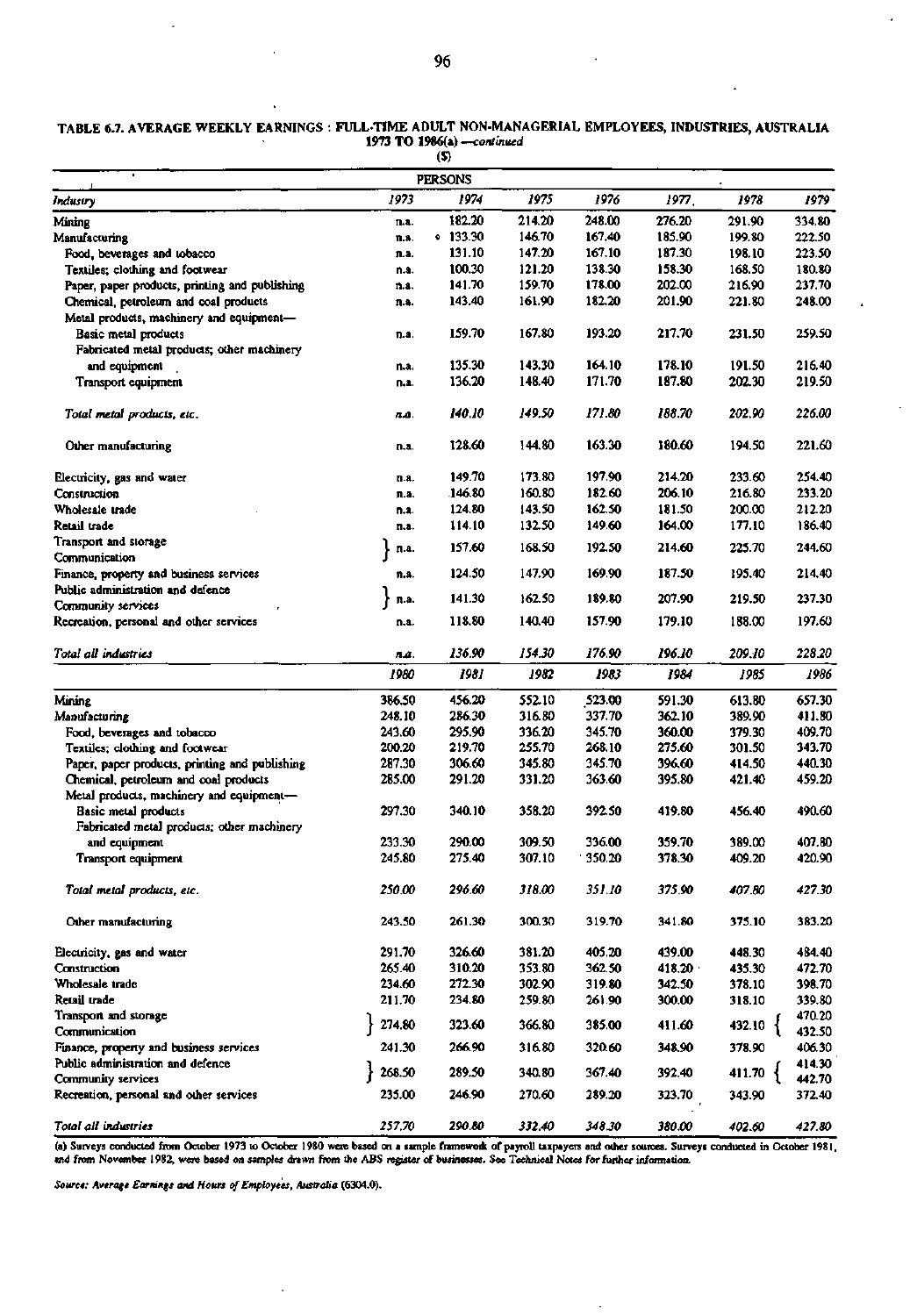| Industry                                       | 1978   | 1979         | 1980           | 1981   | 1982   | 1983   | 1984           | 1985   | 1986   |
|------------------------------------------------|--------|--------------|----------------|--------|--------|--------|----------------|--------|--------|
|                                                |        | <b>MALES</b> |                |        |        |        |                |        |        |
| Mining                                         | 247.00 | 281.10       | 318.40         | 382.00 | 461.20 | 459.10 | 521.60         | 530.00 | 571.90 |
| Manufacturing                                  | 187.50 | 207.00       | 233.70         | 259.20 | 302.70 | 318.70 | 335.40         | 352.90 | 370.30 |
| Food, beverages and tobacco                    | 180.80 | 205.50       | 222.10         | 266.10 | 299.40 | 312.90 | 323.00         | 340.00 | 360.10 |
| Textiles; clothing and footwear                | 172.50 | 190.80       | 208.30         | 208.10 | 262.40 | 302.20 | 298.70         | 315.00 | 320.70 |
| Paper, paper products, printing and publishing | 208.20 | 226.20       | 273.50         | 291.70 | 332.50 | 336.10 | 381.60         | 393.90 | 416.80 |
| Chemical, petroleum and coal products          | 210.80 | 236.40       | 266.10         | 275.30 | 334.20 | 347.80 | 380.80         | 390.40 | 434.70 |
| Metal products, machinery and equipment-       |        |              |                |        |        |        |                |        |        |
| Basic metal products                           | 202.40 | 222.40       | 258.40         | 293.20 | 330.50 | 350.70 | 370.70         | 392.40 | 421.80 |
| Fabricated metal products; other machinery     |        |              |                |        |        |        |                |        |        |
| and equipment                                  | 180.40 | 198.00       | 221.00         | 251.50 | 297.00 | 316.10 | 325.20         | 343.20 | 353.50 |
| Transport equipment                            | 184.90 | 202.80       | 229.50         | 251.30 | 300.00 | 325.10 | 340.20         | 352.90 | 383.80 |
|                                                |        |              |                |        |        |        |                |        |        |
| Total metal products. etc.                     | 186.90 | 204.90       | 232.30         | 260.70 | 304.60 | 326.00 | 338.90         | 356.20 | 376.60 |
| Other manufacturing                            | 181.20 | 200.20       | 223.60         | 234.50 | 281.40 | 289.20 | 310.40         | 332.80 | 337.50 |
| Electricity, gas and water                     | 220.10 | 239.10       | 272.50         | 304.00 | 359.90 | 382.30 | 406.40         | 416.60 | 458.00 |
| Construction                                   | 196.70 | 214.20       | 240.10         | 287.00 | 327.50 | 336.40 | 382.40         | 293.00 | 425.00 |
| Wholesale trade                                | 197.20 | 205.30       | 226.90         | 261.60 | 293.10 | 316.50 | 334.60         | 367.70 | 383.40 |
| Retail trade                                   | 173.20 | 188.70       | 209.90         | 232.50 | 265.20 | 267.70 | 298.50         | 316.80 | 337.40 |
| Transport and storage                          |        |              |                |        |        |        | 381.70 م       | 396.70 | 427.60 |
| Communication                                  | 210.60 | 223.10       | 252.10         | 300.60 | 342.40 | 358.80 | l 369.80       | 393.60 | 418.40 |
| Finance, property and business services        | 211.30 | 229.70       | 256.00         | 281.20 | 346.60 | 354.10 | 371.50         | 399.70 | 431.20 |
| Public administration and defence              |        |              |                |        |        |        | 373.00         | 391.20 | 414.60 |
| Community services                             | 227.70 | 244.30       | 279.50         | 296.10 | 354.40 | 384.90 | 428.40         | 447.60 | 469.90 |
| Recreation, personal and other services        | 193.00 | 198.80       | 235.50         | 260.00 | 288.10 | 292.60 | 320.40         | 346.40 | 375.70 |
| Total all industries                           | 202.50 | 219.40       | 248.30         | 279.00 | 327.20 | 343.70 | 369.10         | 387.20 | 412.10 |
|                                                |        |              | <b>FEMALES</b> |        |        |        |                |        |        |
| Mining                                         | 194.20 | 212.80       | 235.90         | 277.70 | 316.40 | 327.50 | 356.70         | 385.70 | 407.80 |
| Manufacturing                                  | 152.40 | 164.60       | 187.60         | 206.40 | 241.80 | 251.80 | 272.00         | 286.80 | 306.20 |
| Food, beverages and tobacco                    | 150.80 | 173.40       | 189.40         | 218.30 | 243.70 | 270.00 | 274.70         | 294.10 | 312.00 |
| Textiles; clothing and footwear                | 148.40 | 156.40       | 175.90         | 190.50 | 233.10 | 230.10 | 244.10         | 258.50 | 278.00 |
| Paper, paper products, printing and publishing | 154.30 | 173.60       | 198.40         | 217.20 | 260.00 | 264.10 | 300.10         | 311.40 | 328.80 |
| Chemical, petroleum and coal products          | 166.60 | 178.60       | 206.00         | 229.20 | 252.20 | 281.80 | 302.20         | 314.00 | 337.60 |
| Metal products, machinery and equipment-       |        |              |                |        |        |        |                |        |        |
| <b>Basic metal products</b>                    | 174.20 | 187.50       | 219.50         | 226.10 | 277.70 | 295.60 | 317.30         | 333.90 | 363.60 |
| Fabricated metal products; other machinery     |        |              |                |        |        |        |                |        |        |
| and equipment                                  | 150.90 | 162.70       | 184.20         | 200.50 | 235.60 | 244.10 | 282.90         | 285.80 | 302.90 |
| Transport equipment                            | 160.60 | 170.00       | 197.90         | 216.10 | 250.90 | 254.30 | 263.70         | 297.20 | 316.60 |
| Total metal products. etc.                     | 154.90 | 166.50       | 189.40         | 206.20 | 242.30 | 250.80 | 281.60         | 293.30 | 311.80 |
| Other manufacturing                            | 149.40 | 157.60       | 191.90         | 196.50 | 236.20 | 246.60 | 259.40         | 279.20 | 297.80 |
| Electricity, gas and water                     | 183.90 | 200.00       | 229.50         | 247.40 | 291.90 | 307.00 | 337.30         | 354.30 | 375.90 |
| Construction                                   | 170.90 | 175.60       | 204.00         | 219.40 | 250.50 | 260.10 | 321.90         | 332.10 | 357.70 |
| Wholesale trade                                | 173.50 | 178.40       | 196.30         | 226.70 | 256.70 | 265.50 | 292.60         | 315.70 | 342.20 |
| Retail trade                                   | 154.90 | 165.30       | 189.70         | 203.30 | 228.40 | 227.10 | 263.60         | 279.00 | 301.70 |
| Transport and storage<br>L.                    |        |              |                |        |        |        | f316.80        | 340.70 | 372.90 |
| Communication                                  | 197.70 | 209.50       | 226.30         | 262.10 | 304.60 | 320.80 | l 355.10       | 363.60 | 368.20 |
| Finance, property and business services        | 170.70 | 187.10       | 211.30         | 240.70 | 276.80 | 278.10 | 306.50         | 332.10 | 358.20 |
| Public administration and defence              |        |              |                |        |        |        | $f$ 332.70     | 355.20 | 378.60 |
| Community services                             | 198.70 | 218.20       | 243.30         | 265.30 | 309.90 | 333.40 | <b>\363.50</b> | 381.70 | 404.40 |
| Recreation, personal and other services        | 157.30 | 165.70       | 193.60         | 203.70 | 222.10 | 253.80 | 278.40         | 297.60 | 323.30 |
|                                                |        |              |                |        |        |        |                |        |        |

#### **TABLE 6.8. AVERAGE WEEKLY ORDINARY TIME EARNINGS : FULL-TIME ADULT NON-MANAGERIAL EMPLOYEES, INDUSTRIES, AUSTRALIA, 1978 TO 1986(a)**

*Total all industries 175.70 190.50 215.80 238.80 275.80 292.60 320.40 339.30* **Jt52.20 (a) Surveys conducted from October 1973 to October 1980 were based on a sample framewoik of payroll taxpayers and other sources. Surveys conducted in October 1981, and from November 1982, were based on samples drawn from the ABS register of businesses. See Technical Notes for further information.** 

*Source: Average Earnings and Hours of Employees, Australia* **(6304.0).**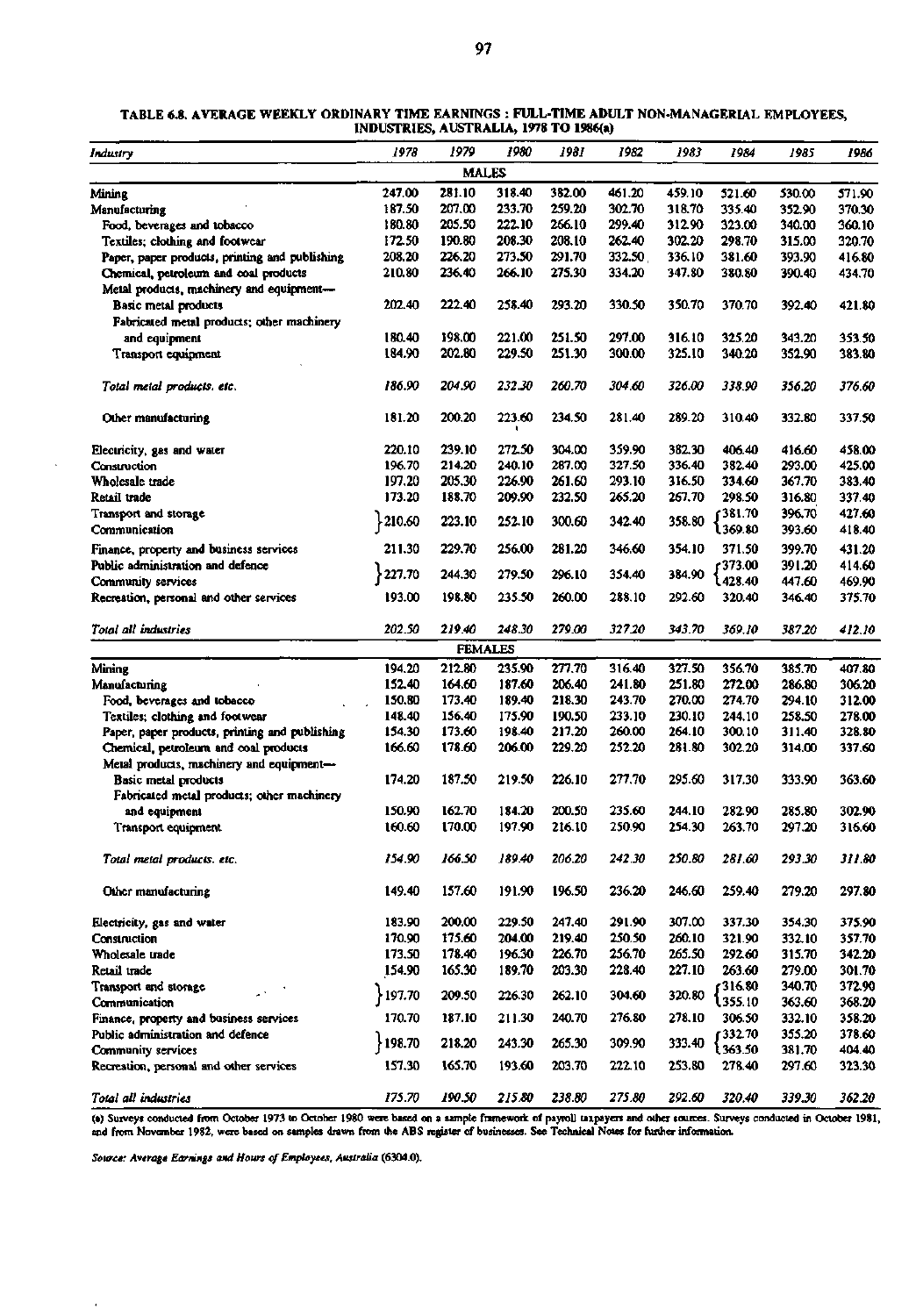

# **CHART 6.8. WEEKLY EARNINGS OF ALL EMPLOYEES: DISTRIBUTION BY SEX**

Source: Weekly Eamings of Employees (Distribution), Australia, August 1987 (6310.0).



**CHART 6.9. WEEKLY EARNINGS OF FULL-TIME EMPLOYEES: DISTRIBUTION BY AGE GROUP, AUGUST 1987** 

Source: Weekly Eamings of Employees (Distribution), Australia, August 1987 (6310.0).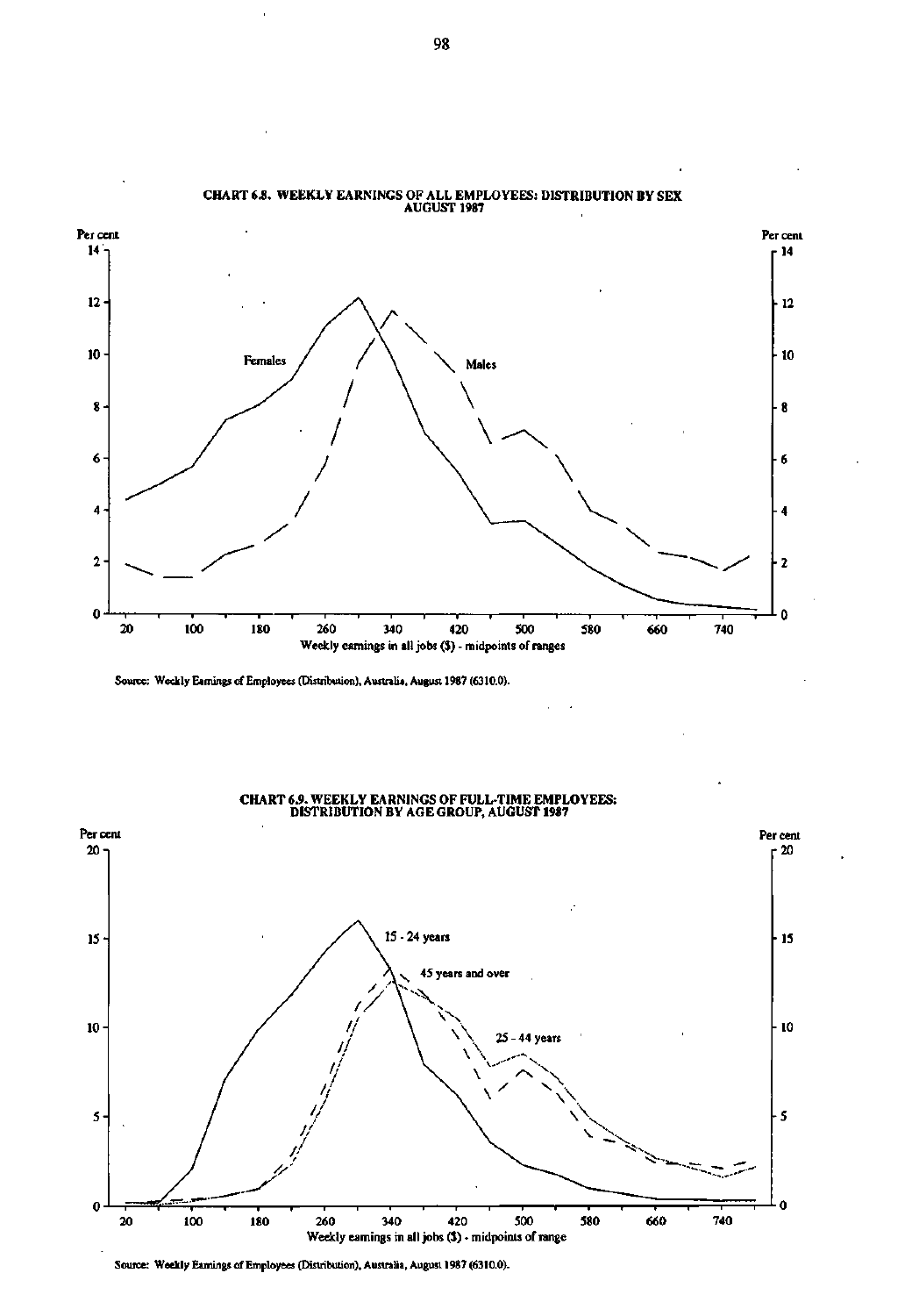|                                       |                | Maies          |                            |               | Females              |                |                | Persons        |                |  |  |
|---------------------------------------|----------------|----------------|----------------------------|---------------|----------------------|----------------|----------------|----------------|----------------|--|--|
|                                       | Married        | Not-married    | Total                      | Married       | Not-married          | Total          | Married        | Nov-married    | Total          |  |  |
|                                       |                |                | <b>FULL-TIME EMPLOYEES</b> |               |                      |                |                |                |                |  |  |
| Weekly earnings (\$)—                 |                |                |                            |               | $-1000-$             |                |                |                |                |  |  |
| Under 120                             | 11.7           | 20.4           | 32.1                       | 83            | 14.9                 | 23.1           | 19.9           | 35.3           | 55.2           |  |  |
| $120$ and under $160$                 | 7.0            | 49.9           | 56.9                       | 9.0           | 35.6                 | 44.6           | 16.0           | 85.5           | 101.6          |  |  |
| 200<br>160<br>,,                      | 14.6           | 62.6           | 77.2                       | 16.4          | 55.1                 | 71.5           | 31.0           | 117.7          | 148.7          |  |  |
| 200<br>240<br>$\bullet$               | 34.0           | 77.2           | 111.2                      | 44.8          | 70.6                 | 115.4          | 78.8           | 147.9          | 226.6          |  |  |
| 240<br>280<br>$\bullet$               | 81.5           | 103.1          | 184.5                      | 94.9          | 99.5                 | 194.4          | 176.4          | 202.6          | 379.0          |  |  |
| 280<br>320<br>73                      | 186.9          | 133.4          | 320.3                      | 124.1         | 117.4                | 241.5          | 311.0          | 250.8          | 561.8          |  |  |
| 320<br>360<br>$\bullet$<br>360<br>400 | 251.2<br>234.4 | 141.2<br>119.0 | 392.4<br>353.4             | 118.2<br>81.2 | 93.1<br>71.5         | 211.3<br>152.7 | 369.5<br>315.5 | 234.3<br>190.5 | 603.8<br>506.1 |  |  |
| $\bullet$<br>400<br>440               | 214.7          | 95.8           | 310.5                      | 65.7          | 55.9                 | 121.7          | 280.5          | 151.7          | 432.1          |  |  |
| w<br>440<br>480                       | 157.3          | 64.3           | 221.5                      | 43.8          | 33.2                 | 77.0           | 201.1          | 97.4           | 298.5          |  |  |
| m<br>480<br>520                       | 183.3          | 53.1           | 236.4                      | 49.6          | 31.0                 | 80.5           | 232.9          | 84.1           | 316.9          |  |  |
| m<br>520<br>560<br>Ħ                  | 160.7          | 44.9           | 205.6                      | 35.3          | 24.6                 | 59.9           | 196.0          | 69.5           | 265.5          |  |  |
| 560<br>600<br>$\bullet$               | 102.1          | 31.9           | 134.1                      | 24.1          | 17,7                 | 41.7           | 126.2          | 49.6           | 175.8          |  |  |
| 600<br>640<br>$\bullet$               | 88.2           | 25.3           | 113.4                      | 126           | 11.4                 | 24.0           | 100.8          | 36.6           | 137.4          |  |  |
| 640<br>680                            | 67.7           | 16.0           | 83.7                       | 6.0           | 6.9                  | 12.9           | 73.7           | 22.9           | 96.6           |  |  |
| 680<br>720                            | 63.9           | 12.1           | 76.0                       | ۰             | 55                   | 9.0            | 67.3           | 17.6           | 85.0           |  |  |
| 720<br>760                            | 47.4           | 11.0           | 58.3                       | 4.4           | 5.4                  | 7.4            | 51.8           | 14.0           | 65.7           |  |  |
| 760<br>800                            | 67.3           | 121            | 79.4                       |               |                      | 5.4            | 70.3           | 14.5           | 84.8           |  |  |
| 800 and over                          | 103.1          | 21,9           | 125.1                      | 6.2           | 6.2                  | 124            | 109.3          | 28.1           | 137.5          |  |  |
| Total                                 | 2,076.9        | 1,095.3        | 3,172.2                    | 751.0         | 755.4                | 1,506.5        | 2,827.9        | 1,850.7        | 4,678.7        |  |  |
|                                       |                |                |                            |               | --dollars---         |                |                |                |                |  |  |
| Median weekly carnings                | 441            | 349            | 407                        | 346           | 315                  | 332            | 414            | 335            | 381            |  |  |
| Mcan weekly camings                   | 483            | 377            | 446                        | 372           | 339                  | 355            | 454            | 361            | 417            |  |  |
|                                       |                |                | PART-TIME EMPLOYEES(b)     |               |                      |                |                |                |                |  |  |
| Weekly earnings (\$)-                 |                |                |                            |               | —'000—               |                |                |                |                |  |  |
| Under 40                              | ٠              | 53.7           | 56.7                       | 29.0          | 720                  | 101.0          | 32.0           | 125.7          | 157.7          |  |  |
| 40 and under<br>80                    | 7.5            | 35.6           | 43.1                       | 59.4          | 56.7                 | 116.0          | 66.8           | 92.3           | 159.1          |  |  |
| 80<br>120<br>78                       | 5.5            | 21.9           | 27.4                       | 89.4          | 33.1                 | 122.5          | 94.9           | 55.0           | 149.9          |  |  |
| 120<br>160<br>$^{\ast}$               | 6.7            | 14.2           | 20.9                       | 108.3         | 28.3                 | 136.6          | 115.0          | 42.5           | 157.6          |  |  |
| 160<br>200<br>ţÞ.                     | 7.1            | 6.4            | 13.5                       | 99.4          | 24.0                 | 123.4          | 106.4          | 30.4           | 136.8          |  |  |
| 200<br>240                            | 5.8            | 6.3            | 12.1                       | 86.5          | 17.2                 | 103.7          | 923            | 23.5           | 115.8          |  |  |
| 240<br>280.                           | 62             | 7.6            | 13.8                       | 61.7          | 12.9                 | 74.6           | 67.9           | 20.4           | 88.4           |  |  |
| 280<br>320<br>и                       | 4,0            | 4.2            | 8.3                        | 43.6          | 11.1                 | 54.7           | 47.6           | 15.3           | 63.0           |  |  |
| 320<br>360<br>.,                      | 3.5            |                | 5.3                        | 22.2          | 5.2                  | 27.4           | 25.6           | 7.1            | 32.7           |  |  |
| 360<br>400<br>п.                      | 4,9            | 3.8            | 4,9                        | 12.3          | 3.7                  | 16.0           | 15.1           | 5.8            | 20.9           |  |  |
| 400<br>440<br>٠                       |                |                | 3.8<br>٠                   | 8.7<br>5.5    | ۰                    | 10.8           | 10.7<br>7.3    | 3.8            | 14.5<br>9.7    |  |  |
| 440<br>480<br>480<br>520              | 43             |                | 4,1                        | 5.4           | ۰                    | 7.0<br>73      | 7.8            | 3.5            | 11.4           |  |  |
| 520<br>560                            |                |                |                            | 4.8           | ٠                    | 5.8            | 7.0            |                | 8.8            |  |  |
| 560 and over                          | 5.5            |                | 7.5                        | 4.7           | ۰                    | 5.1            | 10.2           | 4.2            | 12.6           |  |  |
|                                       |                |                |                            |               |                      |                |                |                |                |  |  |
| Total                                 | 66.2           | 160.9          | 227.0                      | 640.7         | 271.2<br>—dollars—   | 911.9          | 706.9          | 432.0          | 1,138.9        |  |  |
| Median weekly earnings                | 223            | 70             | 100                        | 174           | 88                   | 154            | 177            | 79             | 146            |  |  |
| Mean weekly earnings                  | 271            | 114            | 160                        | 189           | 123                  | 169            | 197            | 120            | 168            |  |  |
|                                       |                |                |                            | ALL EMPLOYEES |                      |                |                |                |                |  |  |
|                                       |                |                |                            |               |                      |                |                |                |                |  |  |
| Weekly earnings (\$)—                 | 27.6           |                | 159.3                      | 186.0         | --'000--<br>176.7    | 362.7          | 213.7          | 308.3          | 522.0          |  |  |
| Under 120<br>120 and under 160        | 13.8           | 131.6<br>64.1  | 77.9                       | 117.3         | 64.0                 | 181.3          | 131.0          | 128.1          | 259.1          |  |  |
| 160<br>200                            | 21.7           | 69.0           | 90.7                       | 115.8         | 79.1                 | 194.8          | 137.5          | 148.1          | 285.6          |  |  |
| N<br>200<br>240                       | 39.7           | 83.5           | 123.3                      | 131.3         | 87.8                 | 219.1          | 171.0          | 171.3          | 342.4          |  |  |
| bģ.<br>240<br>280                     | 87.7           | 110.6          | 198.3                      | 156.6         | 112.4                | 269.1          | 244.3          | 223.0          | 467.3          |  |  |
| ×<br>280<br>320                       | 190.9          | 137.7          | 328.6                      | 167.7         | 128.5                | 296.2          | 358.6          | 266.1          | 624.8          |  |  |
| й<br>320<br>360<br>и                  | 254.7          | 143.0          | 397.7                      | 140.4         | 98.3                 | 238.8          | 395.1          | 241.4          | 636.5          |  |  |
| 360<br>400                            | 237.2          | 121.1          | 358.3                      | 93.4          | 75.2                 | 168.7          | 330.6          | 196.4          | 526.9          |  |  |
| 400<br>440<br>и                       | 216.8          | 97.5           | 314.3                      | 74.4          | 58.0                 | 132.4          | 291.2          | 155.5          | 446.7          |  |  |
| 440<br>480<br>ø                       | 159.1          | 65.2           | 224.3                      | 49.3          | 34.7                 | 84.0           | 208.4          | 99.9           | 308.3          |  |  |
| 480<br>520<br>m                       | 185.8          | 54.8           | 240.5                      | 54.9          | 32.8                 | 87.8           | 240.7          | 87.6           | 328.3          |  |  |
| 520<br>560<br>,,                      | 163.0          | 45,7           | 208.7                      | 40.1          | 25.6                 | 65.7           | 203.0          | 71.4           | 274.4          |  |  |
| 560<br>600<br>ţ.                      | 103.3          | 32.6           | 136.0                      | 25.7          | 17.8                 | 43.5           | 129.0          | 50.4           | 179.5          |  |  |
| 600<br>640<br>u                       | 89.3           | 25.5           | 114.8                      | 14.0          | 11.4<br>69           | 25.4           | 103.3          | 36.9<br>22.9   | 140.2          |  |  |
| 640<br>680                            | 68.6           | 16.0           | 84.6<br>76.3               | 6.5<br>3.6    | 5.6                  | 13.4<br>9.2    | 75.1<br>67.8   | 17.7           | 98.0<br>85.5   |  |  |
| 680<br>720<br>720<br>760              | 64.2<br>47.8   | 12.1<br>11.1   | 59.0                       | 4.7           |                      | 7.8            | 52.6           | 14.2           | 66.7           |  |  |
| 760<br>800                            | 67.6           | 12.3           | 80.0                       | ۰             | ł<br>5,4             | 5.7            | 70.9           | 14.7           | 85.6           |  |  |
| 800 and over                          | 104.3          | 226            | 126.8                      | 6.7           | 6.3                  | 13.0           | 111.0          | 28.9           | 139.8          |  |  |
|                                       |                |                |                            |               |                      |                |                |                |                |  |  |
| Total                                 | 2,143.1        | 1,256.1        | 3,399.2                    | 1,391.8       | 1,026.6<br>—dollars— | 2,418.4        | 3,534.8        | 2,282.8        | 5,817.6        |  |  |
| Modian weekly earnings                | 437            | 329            | 396                        | 277           | 278                  | 277            | 374            | 304            | 346            |  |  |
| Mean weekly eamings                   | 477            | 343            | 427                        | 238           | 282                  | 285            | 402            | 315            | 368            |  |  |

#### **TABLE 6.9. ALL EMPLOYEES WEEKLY EARNINGS(a), MARITAL STATUS AND FULL-TIME OR PART-TIME STATUS AUGUST 1987**

**(a) Estimates of wage and salary earners and their earnings obtained from this survey may differ from similar estimates derived from other sources, (b) As part-time employees are defined as those who usually work less than 35 hours and who did so in the survey week, these figures may include some school teachers, academic staff in universities, air crew, etc.** 

 $\overline{a}$ 

**Source-** *Weekly Earnings of Employees (Distribution), Australia, August 1981* **(6310.0).** 

J,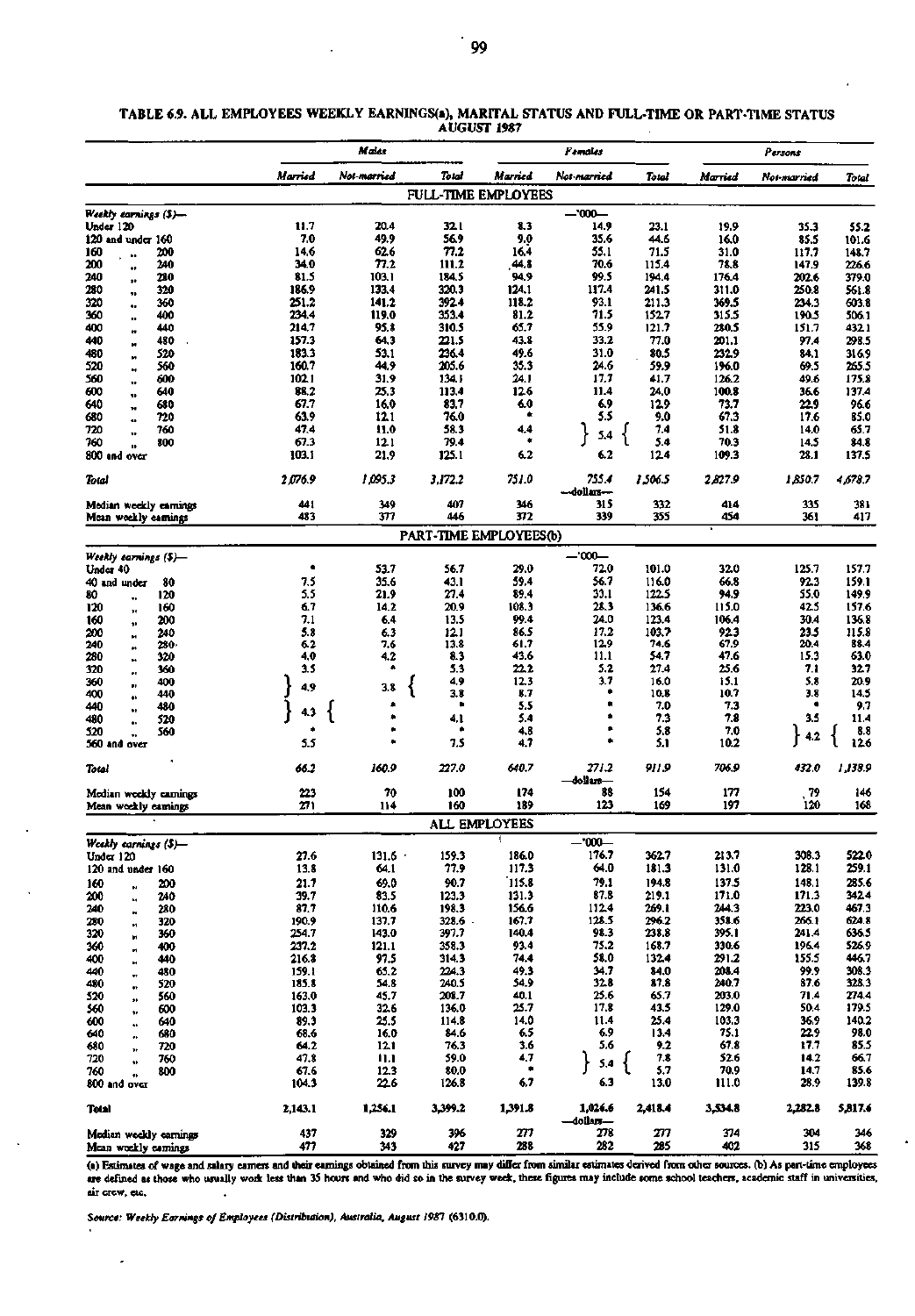|                                    |                                    | Agriculture,  |           |                   |                |        |                               |              |            |                  |             |
|------------------------------------|------------------------------------|---------------|-----------|-------------------|----------------|--------|-------------------------------|--------------|------------|------------------|-------------|
|                                    |                                    |               | forestry, | Mining            | Manufacturing  |        | Electricity,<br>gas and water |              |            | Wholesale and    | Transport   |
|                                    |                                    | fishing, etc. |           |                   |                |        |                               | Construction |            | retail trade     | and storage |
|                                    | Weekly earnings in main $job(5)$ — |               | 5.4       |                   | 8.3            |        | $-7000-$                      |              | ۰          |                  |             |
| Under 120<br>$120$ and under $160$ |                                    |               | 4.8       |                   | 19.5           |        |                               |              | 5.9        | 11.6<br>34.4     | 4.4         |
| 160                                | 200                                |               | 6.2       |                   | 29.8           |        |                               |              | 7.9        | 43.8.            | 4.1         |
| ٠.<br>200                          | 240                                |               | 8.7       |                   | 49.4           |        | 4.1                           |              | 12.4       | 59.0             | 9.8         |
| ÷ŧ.<br>240<br>Ħ                    | 280                                |               | 14.2      |                   | 101.4          |        | 5.3                           |              | 14.3       | 81.6             | 16.3        |
| 280<br>Ħ                           | 320                                |               | 15.8      | 3.9               | 124.7          |        | 7.6                           |              | 21.5       | 126.3            | 29.1        |
| 320<br>,,                          | 360                                |               | 8.3       | 6.5               | 151.3          |        | 17.9                          |              | 31.9       | 112.8            | 34.1        |
| 360<br>ŧ۵                          | 400                                |               | 6.6       | 5.8               | 123.9          |        | 13.7                          |              | 35.2       | 82.4             | 36.3        |
| 400<br>11                          | 440                                |               | 6.4       | 6.3               | 101.3          |        | 14.3                          |              | 33.4       | 63.4             | 28.3        |
| 440<br>Ħ                           | 480                                |               | ٠         | 4.8               | 59.9           |        | 9.4                           |              | 24.3       | 37.5             | 25.0        |
| 480<br>14                          | 520                                |               | $\}$ 4.5  | 8.7               | 54.7           |        | 10.8                          |              | 24.3       | 33.4             | 23.1        |
| 520<br>11                          | 560                                |               |           | 8.8               | 45.7           |        | 8,8                           |              | 14.4       | 22.1             | 19.5        |
| 560<br>٠.                          | 600                                |               |           | 75                | 26.9           |        | 5.5                           |              | 10.0       | 14.9             | 9.1         |
| 600<br>93                          | 640                                |               |           | 4,4               | 22.5           |        | 4.7                           |              | 10.5       | 12.7             | 7.2         |
| 640<br>,,                          | 680                                |               |           | 4.9               | 16.4           |        | 4.3                           |              | 4.6        | 10.2             | 7.2         |
| 680<br>$\ddot{\phantom{1}}$        | 720                                |               |           | 6.7               | 16.5           |        |                               |              | 7.9        | 63               | 6.5         |
| 720<br>٠.                          | 760                                |               |           | 5.4               | 12.1           |        | 5.0                           |              | 5.1        | 6.7              | 4.2         |
| 760<br>u<br>800 and over           | 800                                |               | ٠         | 7.5<br>10.5       | 13.1<br>18.8   |        | 4.4                           |              | 7.1<br>5.2 | 10.8<br>14.4     | 7.8<br>9.4  |
|                                    |                                    |               |           |                   |                |        |                               |              |            |                  |             |
| Total.                             |                                    |               | 88.0      | 93.6              | 996.1          |        | 117.0                         |              | 278.3      | 784.2            | 281.3       |
|                                    |                                    |               |           |                   |                |        | -dollars-                     |              |            |                  |             |
| Median weekly eamings              |                                    |               | 292       | 562               | 364            |        | 424                           |              | 409        | 333              | 409         |
| Mean weekly earnings               |                                    |               | 321       | 596               | 397            |        | 464                           |              | 431        | 362              | 446         |
|                                    |                                    |               |           |                   |                |        |                               |              |            |                  |             |
|                                    |                                    |               |           | Finance,          |                | Public |                               |              |            | Recreation.      |             |
|                                    |                                    |               |           | property and      | administration |        |                               | Community    |            | personal and     |             |
|                                    |                                    | Communication |           | business services | and defence    |        |                               | services     |            | other services   | Total       |
|                                    | Weekly earnings in main job(\$)—   |               |           |                   |                |        | $-000-$                       |              |            |                  |             |
| Under 120                          |                                    |               |           | 6.2               |                | 4.4    |                               | 14.6         |            | 5.9              | 58.4        |
| 120 and under 160                  |                                    |               |           | 9.5               |                |        |                               | 12.6         |            | 10.6             | 105.2       |
| 160<br>w                           | 200                                | ۰             |           | 22.6              |                | 6.0    |                               | 18.4         |            | 9.5              | 151.0       |
| 200<br>¥.                          | 240                                | 3.7           |           | 31.4              |                | 11.5   |                               | 25.9         |            | 15.4             | 230.9       |
| 240<br>٠.                          | 280                                | 73            |           | 40.8              |                | 19.1   |                               | 55.5         |            | 26.6             | 383.6       |
| 280<br>œ,                          | 320                                | 18.0          |           | 61.1              |                | 42.1   |                               | 83.3         |            | 32.9             | 564.9       |
| 320<br>Ħ                           | 360                                | 20.5          |           | 64.4              |                | 45.6   |                               | 81.1         |            | 30.0             | 604.4       |
| 360<br>$\bullet$                   | 400                                | 16.8          |           | 52.6              |                | 35.7   |                               | 79.2         |            | 20.9             | 509.1       |
| 400<br>w                           | 440                                | 16.2          |           | 45.2              |                | 28.8   |                               | 70.8         |            | 16.0             | 430.4       |
| 440                                | 480                                | 9.1           |           | 33.6              |                | 18.9   |                               | 63.7         |            | 9.4              | 297.1       |
| Ħ<br>480                           | 520                                | 9.5           |           | 33.8              |                | 22.8   |                               | 82.4         |            | 7.6              | 314.0       |
| m<br>520                           | 560                                | 6.9           |           | 28.7              |                | 27.3   |                               | 75.3         |            | 6.3              | 265.2       |
| ٠.<br>560                          | 600                                | 5.0           |           | 15.1              |                | 13.6   |                               | 58.4         |            | 5.2              | 172.1       |
| ,,<br>600                          |                                    | ٠             |           | 16.1              |                | 10.3   |                               | 37.2         |            | 3.7              |             |
|                                    | 640                                |               |           |                   |                |        |                               |              |            |                  | 133.7       |
| 640<br>₩                           | 680                                | 3.6           |           | 12.3              |                | 6.8    |                               | 21.8         |            | $4.7\frac{1}{2}$ | 91.6        |
| 680<br>11                          | 720                                |               |           | 11,5              |                | 5.3    |                               | 17.0         |            |                  | 83.6        |
| 720<br>"∙                          | 760                                |               |           | 11.1              |                | ۰      |                               | 12.7         |            |                  | 65.4        |
| 760<br>┅                           | 800                                |               |           | 12.8              |                | 5.6    |                               | 12.3         |            |                  | 83.4        |
| 800 and over                       |                                    |               |           | 24.5              |                | 11.0   |                               | 26.9         |            | 6.4              | 134.6       |
| Total                              |                                    | 126.3         |           | 533.3             |                | 317.7  |                               | 848.9        |            | 214.0            | 4,678.7     |
|                                    |                                    |               |           |                   |                |        | -dollars--                    |              |            |                  |             |
| Median weekly earnings             |                                    | 387           |           | 383               |                | 394    |                               | 431          |            | 328              | 379         |
| Mean weekly earnings               |                                    | 413           |           | 432               |                | 436    |                               | 447          |            | 364              | 415         |

**TABLE 6.10. FULL-TIME EMPLOYEES WEEKLY EARNINGS IN MAIN JOB(a) AND INDUSTRY, AUGUST 1987** 

**(a) Estimates of wage and salary earners and their earnings obtained from this survey may differ from similar estimates derived from other sources.** 

Source: Weekly Earnings of Employees (Distribution), Australia, August 1987 (6310.0).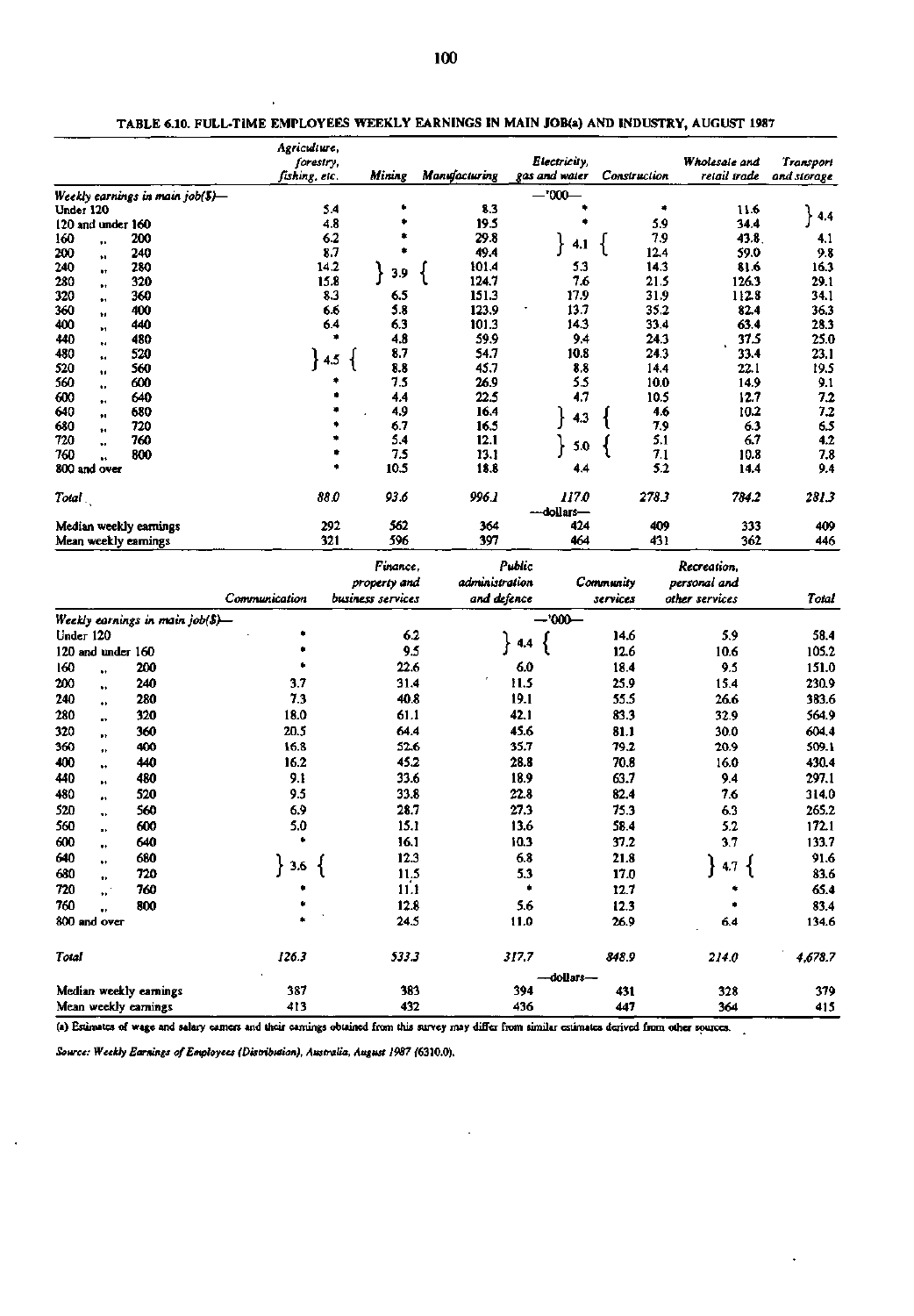

**CHART 6.10. WEELKLY EARNINGS IN MAIN JOB FOR FULL-TIME EMPLOYEES:** 

**Note: Occupation groups are classified according to the Australian Standard Classification of Occupation, ASCO 1986. Source: Weekly Earnings of Employees (Distribution) Australia, August, 1987 (6310.0).**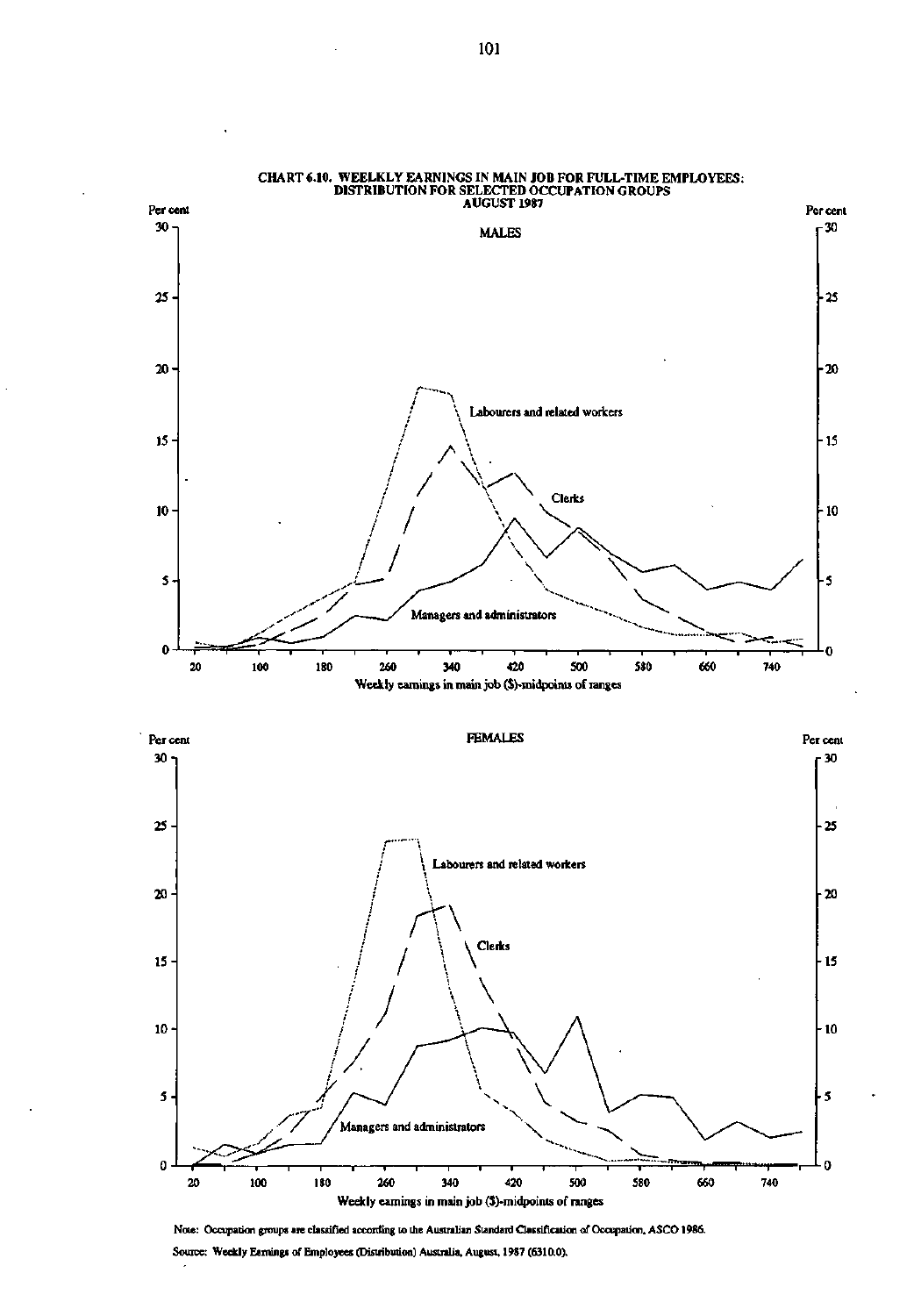|                                      |      | Weekly earnings in main job(\$) |                      | Median<br>weekly     | Mean<br>weekly       |                 |       |                      |                                     |
|--------------------------------------|------|---------------------------------|----------------------|----------------------|----------------------|-----------------|-------|----------------------|-------------------------------------|
|                                      |      | 120 and<br>Under 120 under 200  | 200 and<br>under 280 | 280 and<br>under 360 | 360 and<br>under 480 | 480 and<br>over | Total | main job             | earnings in earnings in<br>main job |
|                                      |      |                                 | <b>MALES</b>         |                      |                      |                 |       |                      |                                     |
|                                      |      |                                 |                      | $-1000-$             |                      |                 |       |                      | -dollars-                           |
| Weekly earnings in second job (\$)-  |      |                                 |                      |                      |                      |                 |       |                      |                                     |
| Under 60                             | 3.9  | ٠                               | ۰                    | 3.8                  | 4.5                  | 5.5             | 21.6  | 336                  | 354                                 |
| 60 and under 120                     |      |                                 |                      |                      | 7.2                  | 8.3             | 21.3  | 439                  | 464                                 |
| 120 and over                         | ٠    |                                 | $\}$ 4.3 $\{$        | 6.0                  | 7.6                  | 5.8             | 23.6  | 380                  | 421                                 |
| <b>Total</b>                         | 54   |                                 | 64                   | 125                  | 192                  | 19.6            | 66.5  | 390                  | 413                                 |
|                                      |      |                                 |                      | -dollars---          |                      |                 |       |                      |                                     |
| Median weekly earnings in second job | 42   |                                 | 101                  | 114                  | 104                  | 96              | 95    | $\ddot{\phantom{0}}$ |                                     |
| Mean weekly earnings in second job   | 63   | ۰                               | 109                  | 108                  | 117                  | 110             | 106   | $\ddot{\phantom{0}}$ |                                     |
|                                      |      |                                 | <b>FEMALES</b>       |                      |                      |                 |       |                      |                                     |
|                                      |      |                                 |                      | -dollars-            |                      |                 |       |                      |                                     |
| Weekly earnings in second job (\$)—  |      |                                 |                      |                      |                      |                 |       |                      |                                     |
| Under 60                             | 9.9  | 5.5                             | 5.7                  | 3.5                  | 3.5                  |                 | 29.5  | 185                  | 212                                 |
| 60 and under 120                     | 4.8  | 6.3                             | 6.4                  | 6.4                  | 3.9                  | $-3.6$          | 25.5  | 217                  | 240                                 |
| 120 and over                         | ٠    | 5.1                             | 3.6                  |                      |                      |                 | 17.0  | 217                  | 250                                 |
| Total                                | 17.1 | 16.9                            | 15.6                 | 9.8                  | 74                   | 53              | 72.0  | 209                  | 231                                 |
|                                      |      |                                 |                      | -dollars-            |                      |                 |       |                      |                                     |
| Median weekly earnings in second job | 48   | 81                              | 78                   | 80                   | 70                   | 91              | 72    | $\ddot{\phantom{0}}$ |                                     |
| Mean weekly earnings in second job   | 64   | 103                             | 89                   | 97                   | 81                   | 106             | 88    | $\ddot{\phantom{1}}$ | $\ddot{\phantom{1}}$                |
|                                      |      |                                 | <b>PERSONS</b>       |                      |                      |                 |       |                      |                                     |
|                                      |      |                                 |                      | $-000-$              |                      |                 |       |                      | -dollars-                           |
| Weekly earnings in second job (\$)-  |      |                                 |                      |                      |                      |                 |       |                      |                                     |
| Under 60                             | 13.8 | 7.3                             | 7.8                  | 7.3                  | 7.9                  | 6.9             | 51.0  | 249                  | 272                                 |
| 60 and under 120                     | 5.6  | 6.6                             | 8.4                  | 6.1                  | 10.0                 | 10.1            | 46.8  | 315                  | 342                                 |
| 120 and over                         | ۰    | 6.5                             | 5.8                  | 8.9                  | 8.7                  | 7.7             | 40.6  | 327                  | 349                                 |
| Total                                | 22.5 | 20.4                            | 22.0                 | 22.3                 | 26.6                 | 24.7            | 138.5 | 295                  | 318                                 |
|                                      |      |                                 |                      | -dollars-            |                      |                 |       |                      |                                     |
| Median weekly earnings in second job | 47   | 78                              | 80                   | 101                  | 97                   | 95              | 81    | $\ddot{\phantom{0}}$ |                                     |
| Mean weekly earnings in second job   | 64   | 100                             | 95                   | 103                  | 107                  | 109             | 97    | L.                   | . .                                 |

#### **TABLE 6.11. EMPLOYEES WHO WORKED IN A SECOND JOB : WEEKLY EARNINGS IN MAIN JOB AND WEEKLY EARNINGS IN SECOND JOB, AUGUST 1987**

*Source: Weekly Earnings of Employees (Distribution), Australia, August 1987* **(6310.0).** 

 $\overline{\phantom{a}}$  $\epsilon$ 

 $\bar{.}$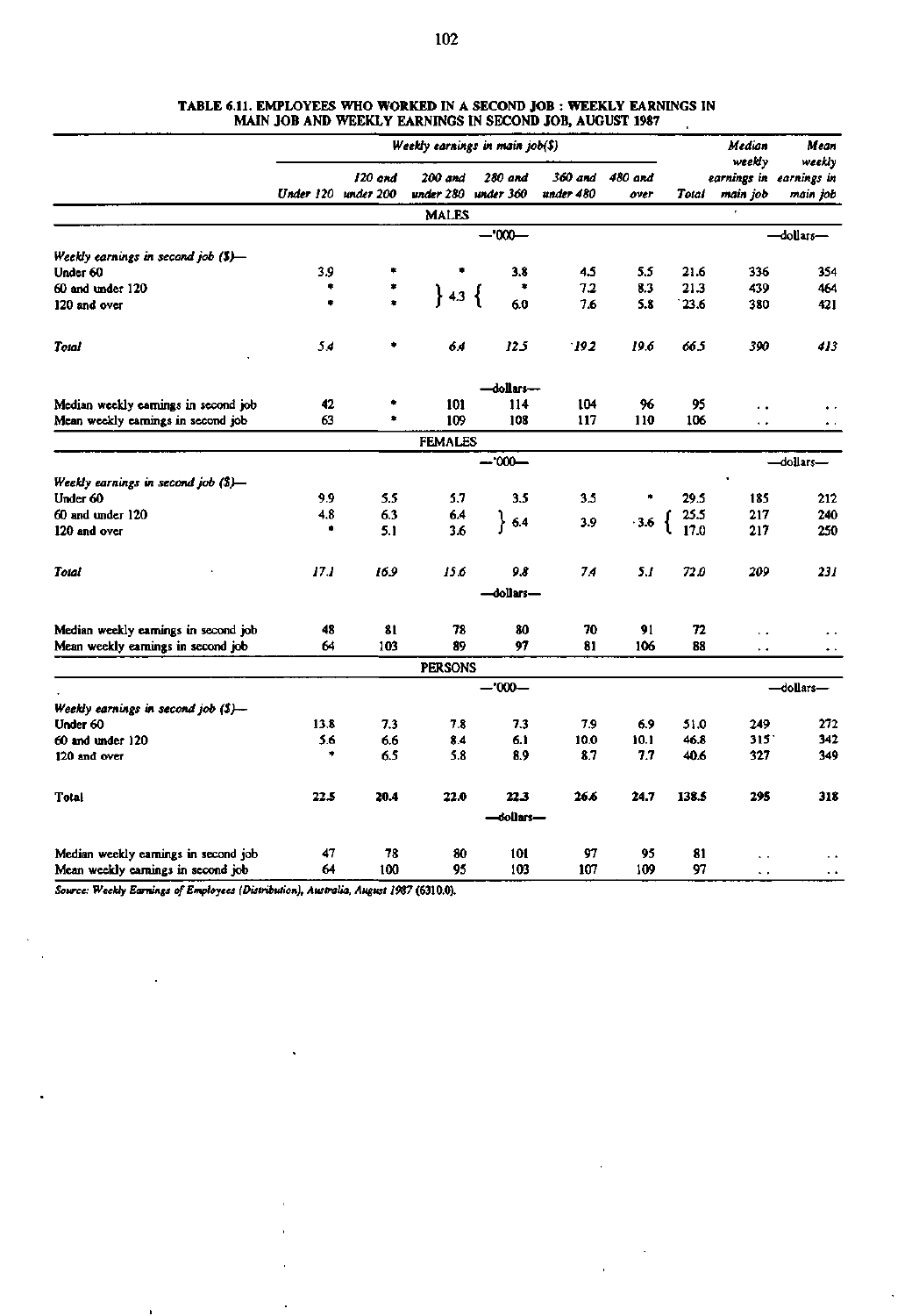







Source: Major Labour Costs, Private Sector, Australia, 1986-87(6348.0).

Source: Major Labour Costs, Private Sector, Australia, 1986-87(6348.0).